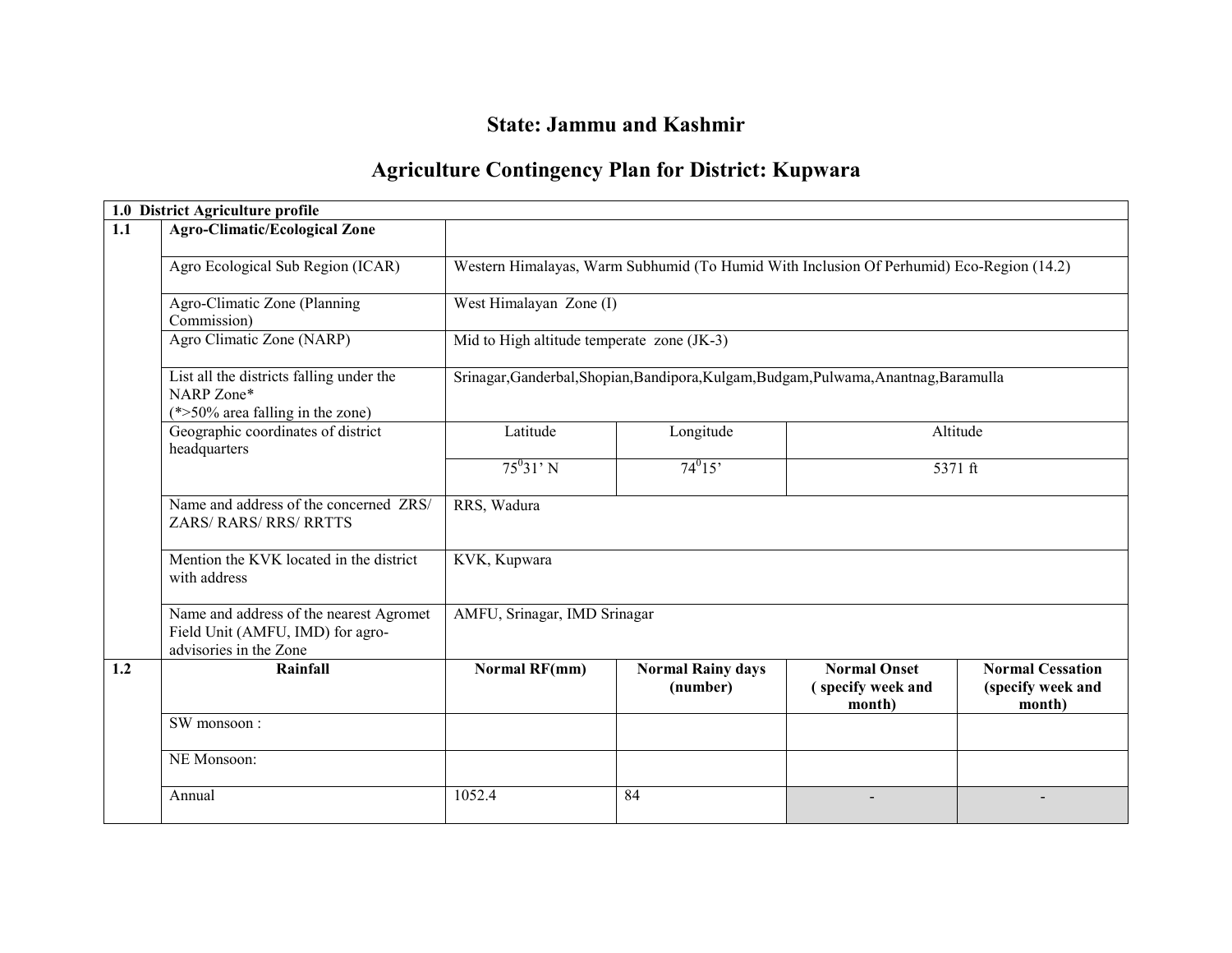| <b>⊿and use</b><br>pattern of the<br>district (latest<br>statistics) | Geographical<br>area | Cultivable<br>area | Forest<br>area | Land under<br>non-<br>agricultural<br>use | Permanent<br>pastures | Cultivable<br>wasteland | Land<br>under<br>Misc. tree<br>crops and<br>groves | Barren and<br>uncultivable<br>land | Current<br>fallows | Other<br>fallows |
|----------------------------------------------------------------------|----------------------|--------------------|----------------|-------------------------------------------|-----------------------|-------------------------|----------------------------------------------------|------------------------------------|--------------------|------------------|
| Area $('000 ha)$                                                     | 66.594               | 45.651             | 0.340          | 5.166                                     | 5.191                 | 2.575                   | 0.189                                              | 3.338                              | 2.467              | 3.338            |

| <br>Major Soils (common names like red | Area $('000 ha)$ | Percent (%) of total |
|----------------------------------------|------------------|----------------------|
| sandy loam deep soils (etc)*           |                  |                      |
| . Clay to clay loam                    | 56.361           | 90                   |
| 2. Sandy loam                          | 7.951            | 10                   |

 \* mention colour, depth and texture (heavy, light, sandy, loamy, clayey etc) and give vernacular name, if any, in brackets (data source: Soil Resource Maps of NBSS & LUP)

| 1.5 | <b>Agricultural land use</b> | Area $('000 ha)$ | Cropping intensity $\%$ |
|-----|------------------------------|------------------|-------------------------|
|     | Net sown area                | 45.651           | .                       |
|     | Area sown more than once     | ے ت              |                         |
|     | Gross cropped area           | 1.71             |                         |

| 1.6 | Irrigation                   | Area ('000 ha) |                |                                    |  |  |  |
|-----|------------------------------|----------------|----------------|------------------------------------|--|--|--|
|     | Net irrigated area           | 25.405         |                |                                    |  |  |  |
|     | Gross irrigated area         | 25.405         |                |                                    |  |  |  |
|     | Rainfed area                 | 20.246         |                |                                    |  |  |  |
|     | <b>Sources of Irrigation</b> | Number         | Area ('000 ha) | Percentage of total irrigated area |  |  |  |
|     | Canals                       |                | 21.085         | 14                                 |  |  |  |
|     | Tanks                        |                | 0.746          |                                    |  |  |  |
|     | Open wells                   |                | 0.065          |                                    |  |  |  |
|     | Bore wells                   |                |                |                                    |  |  |  |
|     | Lift irrigation schemes      |                |                |                                    |  |  |  |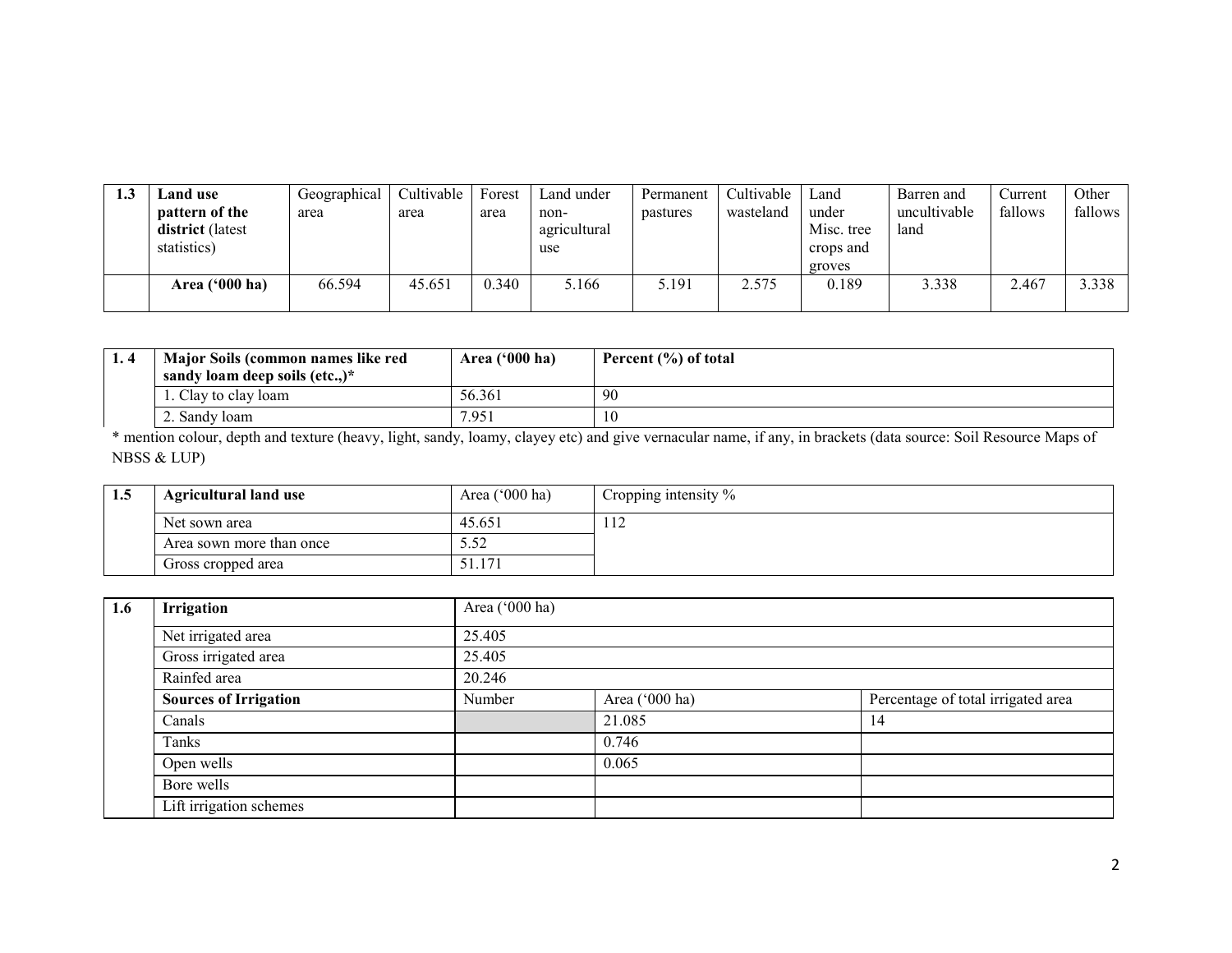| Micro-irrigation                                                                                           |                           |             |                                                                                                   |
|------------------------------------------------------------------------------------------------------------|---------------------------|-------------|---------------------------------------------------------------------------------------------------|
| Other sources (please specify)                                                                             |                           | 0.265       |                                                                                                   |
| Total Irrigated Area                                                                                       |                           | 22.851      |                                                                                                   |
| Pump sets                                                                                                  |                           |             |                                                                                                   |
| No. of Tractors                                                                                            |                           |             |                                                                                                   |
| Groundwater availability and use* (Data<br>source: State/Central Ground water<br><b>Department /Board)</b> | No. of blocks/<br>Tehsils | $(\%)$ area | Quality of water (specify the problem<br>such as high levels of arsenic,<br>fluoride, saline etc) |
| Over exploited                                                                                             |                           |             |                                                                                                   |
| Critical                                                                                                   |                           |             |                                                                                                   |
| Semi-critical                                                                                              |                           |             |                                                                                                   |
| Safe                                                                                                       |                           |             |                                                                                                   |
| Wastewater availability and use                                                                            |                           |             |                                                                                                   |
| Ground water quality                                                                                       |                           |             |                                                                                                   |
| *over-exploited: groundwater utilization > 100%; critical: 90-100%; semi-critical: 70-90%; safe: <70%      |                           |             |                                                                                                   |

#### 1.7 Area under major field crops & horticulture (as per latest figures) 2008-09

| 1.7 | Major field crops<br>cultivated |                          | Area ('000 ha) |                          |                  |                          |                          |                          |                          |  |  |
|-----|---------------------------------|--------------------------|----------------|--------------------------|------------------|--------------------------|--------------------------|--------------------------|--------------------------|--|--|
|     |                                 | <b>Kharif</b>            |                | Rabi                     |                  |                          |                          |                          |                          |  |  |
|     |                                 | <b>Irrigated</b>         | Rainfed        | <b>Total</b>             | <b>Irrigated</b> | Rainfed                  | <b>Total</b>             | <b>Summer</b>            | Grand<br>total           |  |  |
|     | Rice                            | 15.605                   |                | $\sim$                   | $\sim$           | $\blacksquare$           | $\blacksquare$           | $\sim$                   | $\overline{\phantom{0}}$ |  |  |
|     | Maize                           | $\blacksquare$           | 24.687         | $\blacksquare$           | $\blacksquare$   | $\blacksquare$           | $\blacksquare$           | $\sim$                   | $\sim$                   |  |  |
|     | Pulses                          | $\overline{\phantom{a}}$ | 0.511          | $\overline{\phantom{a}}$ | $\blacksquare$   | $\overline{\phantom{a}}$ | $\overline{\phantom{0}}$ | $\overline{\phantom{a}}$ | $\overline{\phantom{0}}$ |  |  |
|     | Fodder                          | $\sim$                   | 0.051          | $\overline{\phantom{a}}$ | --               | $\overline{\phantom{a}}$ | $\overline{a}$           | $\overline{\phantom{a}}$ |                          |  |  |
|     | Oil seeds                       | $\overline{\phantom{0}}$ |                | $\blacksquare$           | 1.209            | $\blacksquare$           | $\blacksquare$           | $\blacksquare$           | $\overline{\phantom{0}}$ |  |  |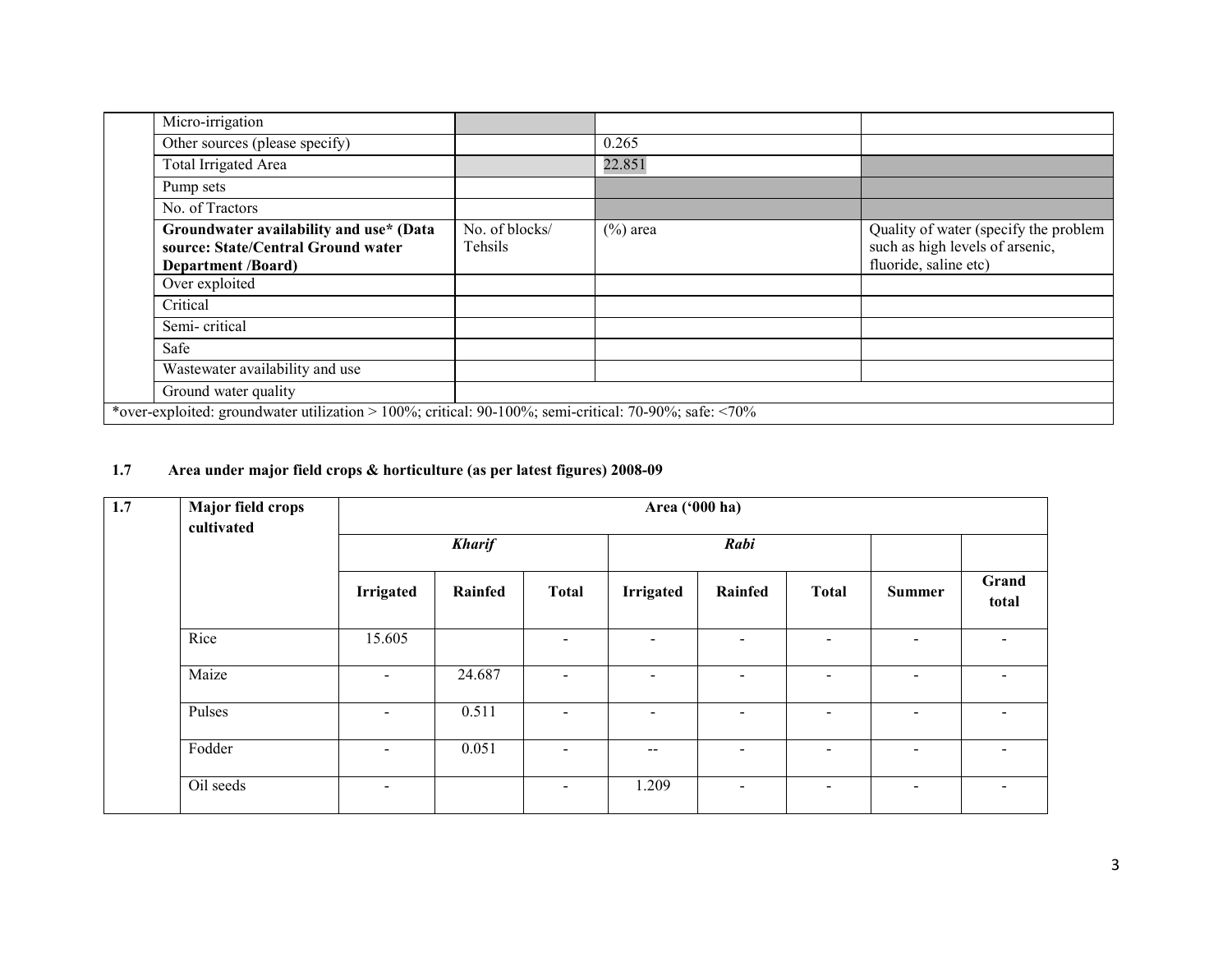| $- + + +$<br>Millets | 0.091<br>. |  |  |  |
|----------------------|------------|--|--|--|
|                      |            |  |  |  |

| Horticulture crops - Fruits            |                | Area ('000 ha)   |                          |  |
|----------------------------------------|----------------|------------------|--------------------------|--|
|                                        | <b>Total</b>   | <b>Irrigated</b> | Rainfed                  |  |
| Apple                                  | 17.367         | $\blacksquare$   | $\blacksquare$           |  |
| Cherry                                 | 0.100          | $\sim$           | $\blacksquare$           |  |
| Pear                                   | 0.396          | $\blacksquare$   | $\sim$                   |  |
| Apricot                                | 0.051          |                  |                          |  |
| Peach                                  | 0.035          |                  |                          |  |
| Plum, Cherry,                          | 0.039, 0.105,  |                  |                          |  |
| Walnut, Almound                        | 8.584, 0.013   |                  |                          |  |
| Horticulture crops                     | <b>Total</b>   | <b>Irrigated</b> | Rainfed                  |  |
| Walnut                                 | 8.175          |                  | $\blacksquare$           |  |
| Almond                                 | 0.012          | $\blacksquare$   | $\overline{\phantom{a}}$ |  |
| Apricot                                | 0.031          | $\blacksquare$   | $\blacksquare$           |  |
| <b>Medicinal and Aromatic</b><br>crops | <b>Total</b>   | <b>Irrigated</b> | Rainfed                  |  |
| <b>Plantation crops</b>                | <b>Total</b>   | <b>Irrigated</b> | Rainfed                  |  |
| <b>Fodder crops</b>                    | <b>Total</b>   | <b>Irrigated</b> | Rainfed                  |  |
| Total fodder crop area                 | $\blacksquare$ | $\blacksquare$   | $\blacksquare$           |  |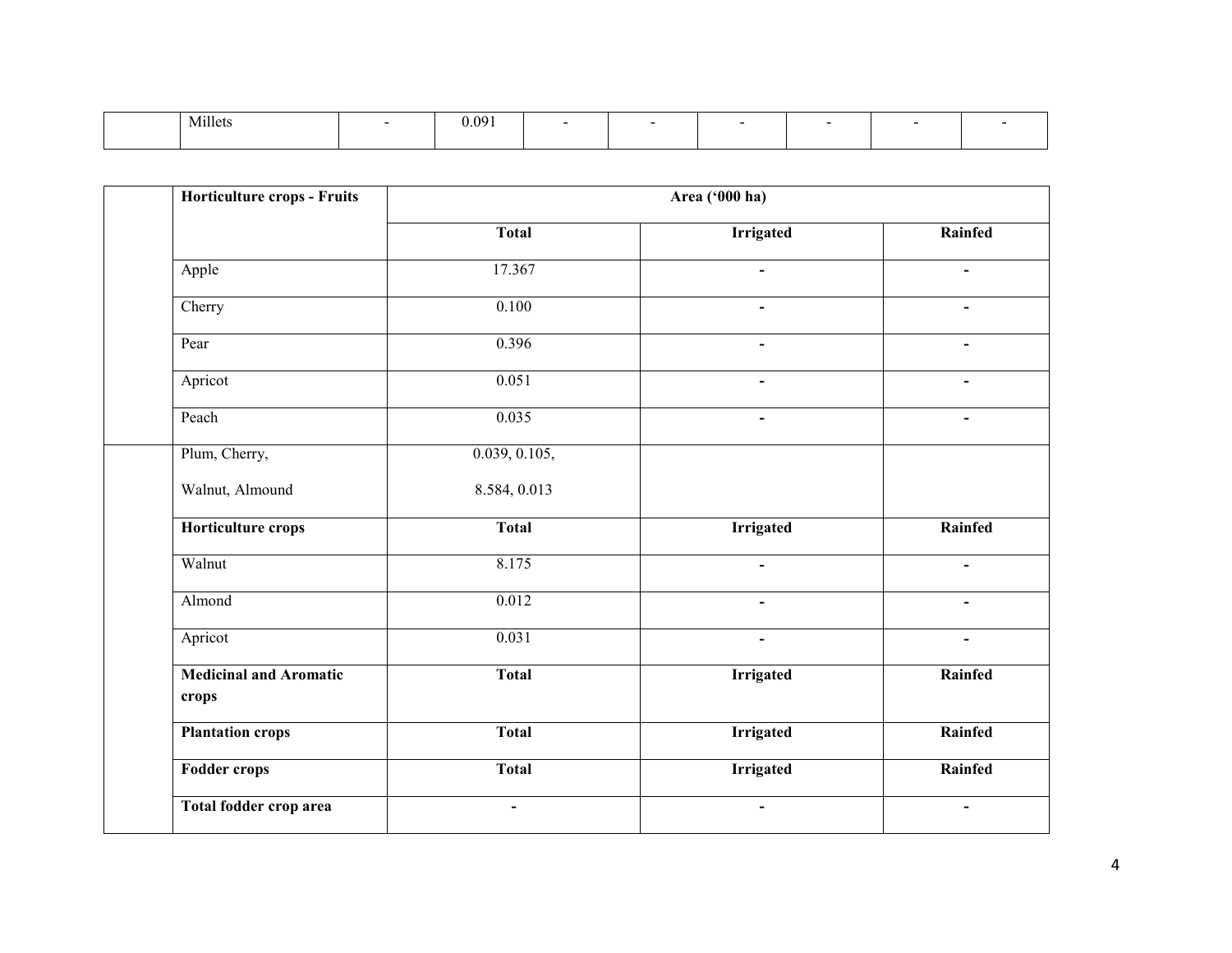| <b>Grazing land</b> |  |  |
|---------------------|--|--|
| Sericulture etc     |  |  |
| Others (specify)    |  |  |

| 1.8  | Livestock                                                |                        | <b>Male ('000)</b>                    |            | Female ('000)              |                           | Total $(900)$   |  |
|------|----------------------------------------------------------|------------------------|---------------------------------------|------------|----------------------------|---------------------------|-----------------|--|
|      | Non descriptive Cattle (local low yielding)              |                        | $\qquad \qquad \blacksquare$          |            | $\blacksquare$             |                           | 182.3           |  |
|      | Improved cattle                                          |                        | $\blacksquare$                        |            | L,                         |                           | 142.042         |  |
|      | Crossbred cattle                                         |                        | $\overline{\phantom{0}}$              |            | $\blacksquare$             |                           | $\blacksquare$  |  |
|      | Non descriptive Buffaloes (local low yielding)           |                        | $\blacksquare$                        |            | $\blacksquare$             |                           | 2.10            |  |
|      | <b>Descript Buffaloes</b>                                |                        | $\hspace{0.05cm}$ – $\hspace{0.05cm}$ |            | $\blacksquare$             |                           | 0.951           |  |
|      | Goat                                                     |                        | $\blacksquare$                        |            | $\blacksquare$             |                           | 42.9            |  |
|      | Sheep                                                    |                        | $\blacksquare$                        |            | $\blacksquare$             | 73.5                      |                 |  |
|      | Others (Camel, Pig, Yak etc.)                            |                        | $\qquad \qquad \blacksquare$          |            | $\blacksquare$             |                           |                 |  |
|      | Commercial dairy farms (Number)                          |                        |                                       |            |                            |                           |                 |  |
| 1.9  | Poultry                                                  |                        | No. of farms                          |            |                            | Total No. of birds ('000) |                 |  |
|      | Commercial                                               |                        |                                       |            |                            |                           |                 |  |
|      | Backyard                                                 |                        |                                       | 620.000    |                            |                           |                 |  |
| 1.10 | Fisheries (Data source: Chief Planning Officer)          |                        |                                       |            |                            |                           |                 |  |
|      |                                                          |                        |                                       |            |                            |                           |                 |  |
|      | A. Capture                                               |                        |                                       |            |                            |                           |                 |  |
|      | i) Marine (Data Source:                                  | No. of fishermen       | <b>Boats</b>                          |            |                            | <b>Nets</b>               | <b>Storage</b>  |  |
|      | <b>Fisheries Department)</b>                             |                        |                                       |            |                            |                           | facilities (Ice |  |
|      |                                                          |                        | Mechanized                            | Non-       | Mechanized                 | Non-mechanized            | plants etc.)    |  |
|      |                                                          |                        |                                       | mechanized | (Trawl nets,<br>Gill nets) | (Shore Seines, Stake &    |                 |  |
|      |                                                          |                        |                                       |            |                            | trap nets)                |                 |  |
|      |                                                          |                        |                                       |            |                            |                           |                 |  |
|      |                                                          |                        |                                       |            |                            |                           |                 |  |
|      | ii) Inland (Data Source:<br><b>Fisheries Department)</b> | No. Farmer owned ponds |                                       |            | <b>No. of Reservoirs</b>   | No. of village tanks      |                 |  |
|      |                                                          | 62/08ha                |                                       |            |                            |                           |                 |  |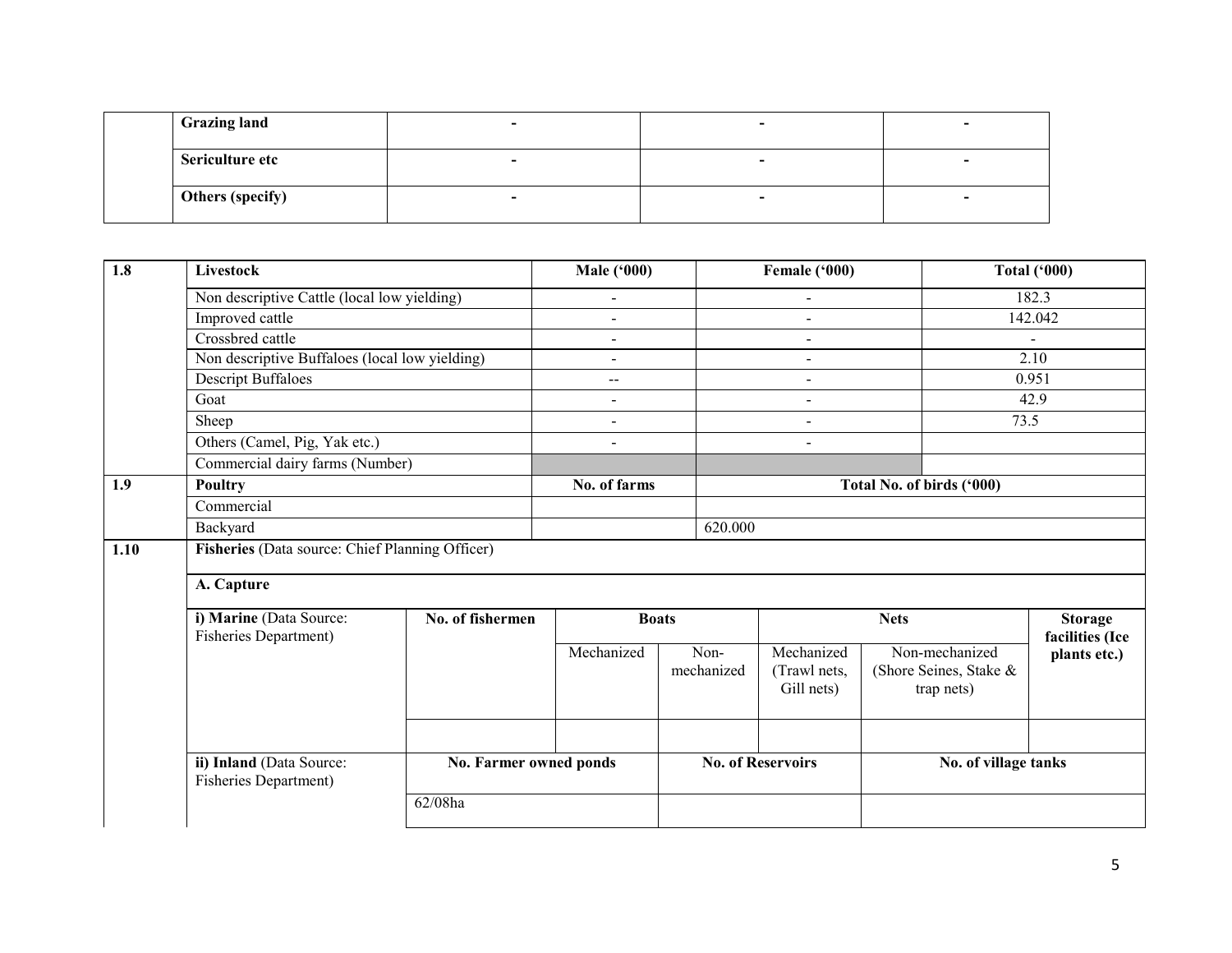| <b>B.</b> Culture                                           |                        |              |                               |
|-------------------------------------------------------------|------------------------|--------------|-------------------------------|
|                                                             | Water Spread Area (ha) | Yield (t/ha) | <b>Production ('000 tons)</b> |
| i) Brackish water (Data Source: MPEDA/Fisheries Department) |                        |              |                               |
| ii) Fresh water (Data Source: Fisheries Department)         |                        |              |                               |
| <b>Others</b>                                               |                        |              |                               |

1.11 Production and Productivity of major crops (Average of last 5 years: 2004, 05, 06, 07, 08)

| 1.11 | Name of crop |                          | Kharif                                                                    |                          | Rabi                     |                          | <b>Summer</b>            |                          | <b>Total</b>             | Crop                          |
|------|--------------|--------------------------|---------------------------------------------------------------------------|--------------------------|--------------------------|--------------------------|--------------------------|--------------------------|--------------------------|-------------------------------|
|      |              | Production<br>(000 t)    | Productivity<br>(kg/ha)                                                   | Production<br>(000 t)    | Productivity<br>(kg/ha)  | Production<br>(000 t)    | Productivity<br>(kg/ha)  | Production<br>(000 t)    | Productivity<br>(kg/ha)  | residue as<br>fodder<br>(000) |
|      |              |                          |                                                                           |                          |                          |                          |                          |                          |                          | tons)                         |
|      |              |                          | Major Field crops (Crops to be identified based on total acreage)         |                          |                          |                          |                          |                          |                          |                               |
|      | Paddy        | 502                      | 6200                                                                      |                          |                          |                          |                          |                          |                          |                               |
|      | Maize        | 110                      | 2000                                                                      |                          |                          |                          |                          |                          |                          |                               |
|      | Oilseed      |                          |                                                                           | 78                       | 600                      |                          | $\overline{a}$           | $\sim$                   | $\overline{\phantom{0}}$ |                               |
|      | Fodder       |                          | $\overline{\phantom{a}}$                                                  | 2975                     | 17500                    |                          | $\overline{\phantom{a}}$ | $\overline{\phantom{a}}$ |                          |                               |
|      |              |                          | Major Horticultural crops (Crops to be identified based on total acreage) |                          |                          |                          |                          |                          |                          |                               |
|      | Apple        | 1088                     | 8500                                                                      |                          |                          |                          | $\overline{\phantom{a}}$ |                          |                          |                               |
|      | Walnut       | 35                       | 2300                                                                      |                          |                          |                          | $\blacksquare$           |                          | $\overline{\phantom{a}}$ |                               |
|      | Peach        | $\blacksquare$           | $\overline{\phantom{a}}$                                                  | $\overline{\phantom{a}}$ | $\overline{\phantom{m}}$ | $\blacksquare$           | $\overline{\phantom{a}}$ | $\overline{\phantom{a}}$ | $\overline{\phantom{a}}$ | $\overline{\phantom{a}}$      |
|      | Cherry       | $\overline{\phantom{0}}$ | $\overline{\phantom{0}}$                                                  | $\overline{\phantom{0}}$ | $\overline{\phantom{0}}$ | $\overline{\phantom{0}}$ | $\overline{\phantom{a}}$ | $\,$                     | $\overline{\phantom{0}}$ | $\overline{\phantom{a}}$      |

| 1.12 | Sowing window for 5 major | Rice | Maize | <b>Pulses</b> | <b>Oil Seeds</b> | Rice |
|------|---------------------------|------|-------|---------------|------------------|------|
|      | field crops               |      |       |               |                  |      |
|      | (start and end of normal) |      |       |               |                  |      |
|      | sowing period)            |      |       |               |                  |      |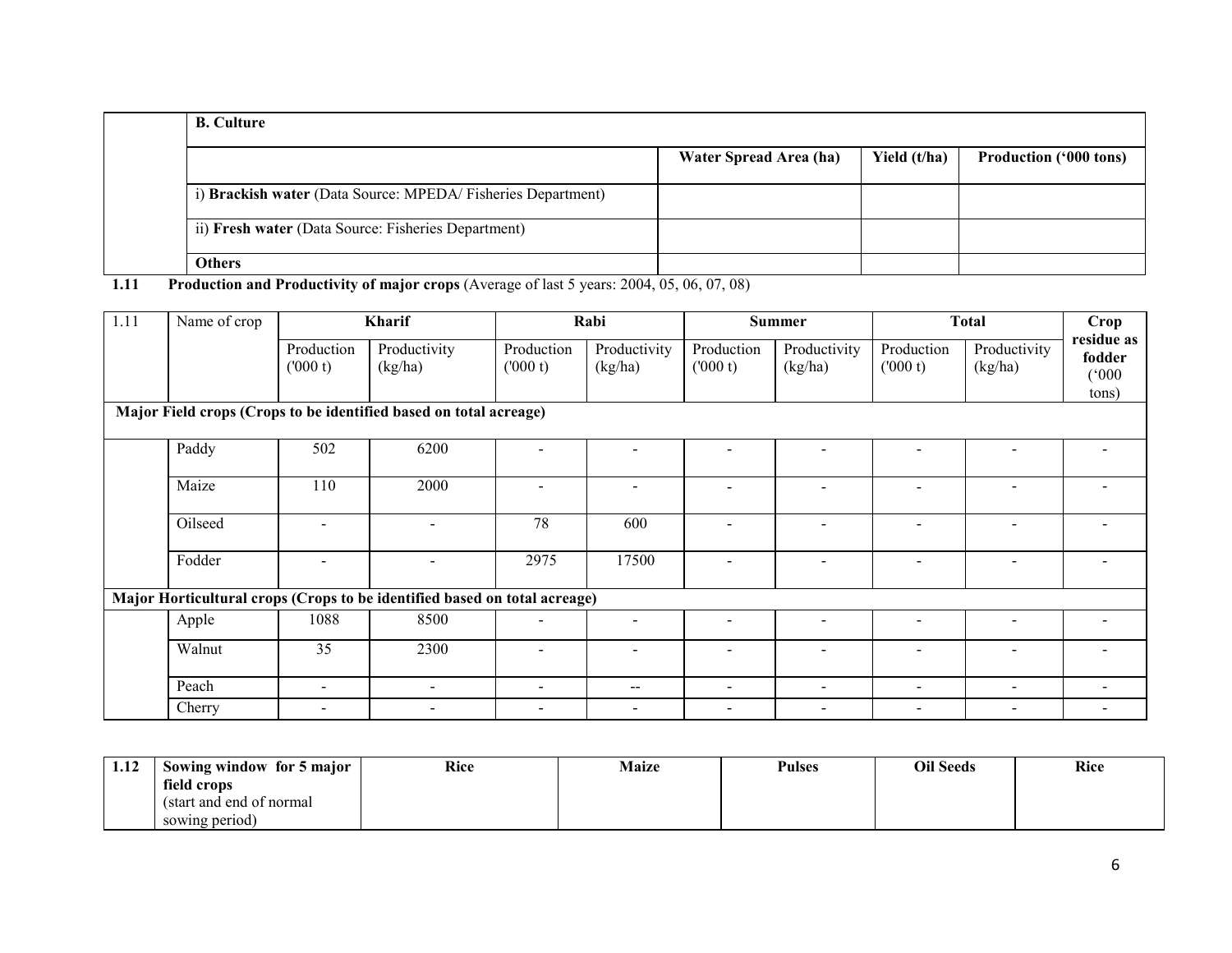| Kharif-Rainfed         |                              | 2 <sub>nd</sub><br>week of April to | $13rd$ week of May to             |                  |                          |
|------------------------|------------------------------|-------------------------------------|-----------------------------------|------------------|--------------------------|
|                        |                              | $2^{\text{rd}}$<br>week of May      | $3rd$ week of June                |                  |                          |
| Kharif-Irrigated       | $3rd$ week of April to $2nd$ | $1st$ week of April to              | $2^{\text{rd}}$<br>week of May to |                  | $\overline{\phantom{a}}$ |
|                        | week of May                  | $3rd$ week of May                   | $3rd$ week of June                |                  |                          |
| Rabi-Rainfed           |                              | $\hspace{0.1em}$ – $\hspace{0.1em}$ |                                   | week of          | $\overline{\phantom{a}}$ |
|                        |                              |                                     |                                   | October to $2nd$ |                          |
|                        |                              |                                     |                                   | week of October  |                          |
| <i>Rabi</i> -Irrigated |                              |                                     |                                   |                  |                          |

| 1.13 | What is the major contingency the district is prone to? (Tick mark) | Regular | Occasional | <b>None</b> |
|------|---------------------------------------------------------------------|---------|------------|-------------|
|      | Drought                                                             |         |            |             |
|      | Flood                                                               |         |            |             |
|      | Cyclone                                                             |         |            |             |
|      | Hail storm                                                          |         |            |             |
|      | Heat wave                                                           |         |            |             |
|      | Cold wave                                                           |         |            |             |
|      | Frost                                                               |         |            |             |
|      | Sea water intrusion                                                 |         |            |             |
|      | Pests and disease outbreak (specify)                                |         |            |             |
|      | Others (specify)                                                    |         |            |             |

| 1.14 | Include Digital maps of<br>the district for | Location map of district within State as Annexure I | Enclosed: Yes |
|------|---------------------------------------------|-----------------------------------------------------|---------------|
|      |                                             | Mean annual rainfall as Annexure 2                  | Enclosed: Yes |
|      |                                             | Soil map as Annexure 3                              | Enclosed: No  |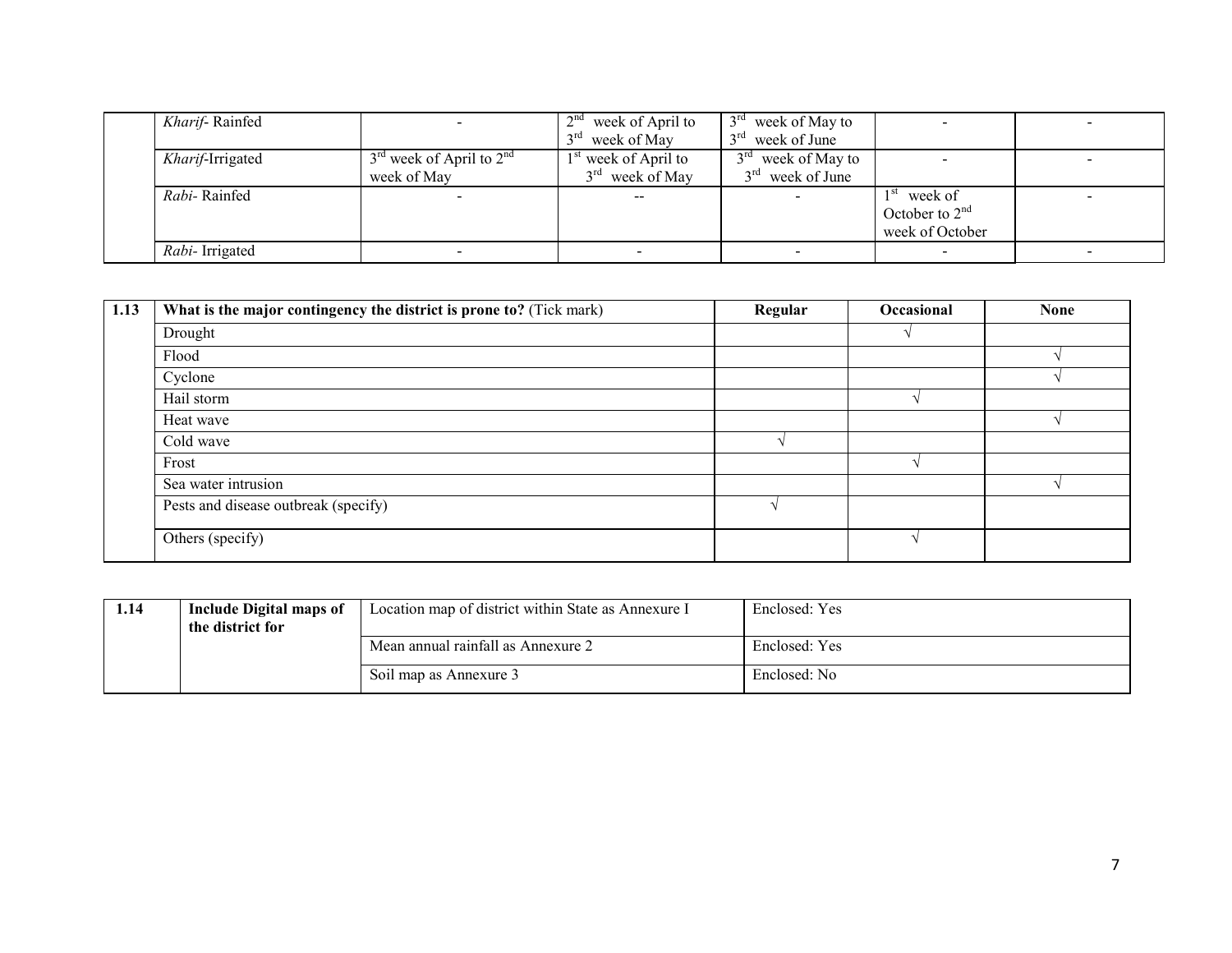# Annexure I Map of Kupwara

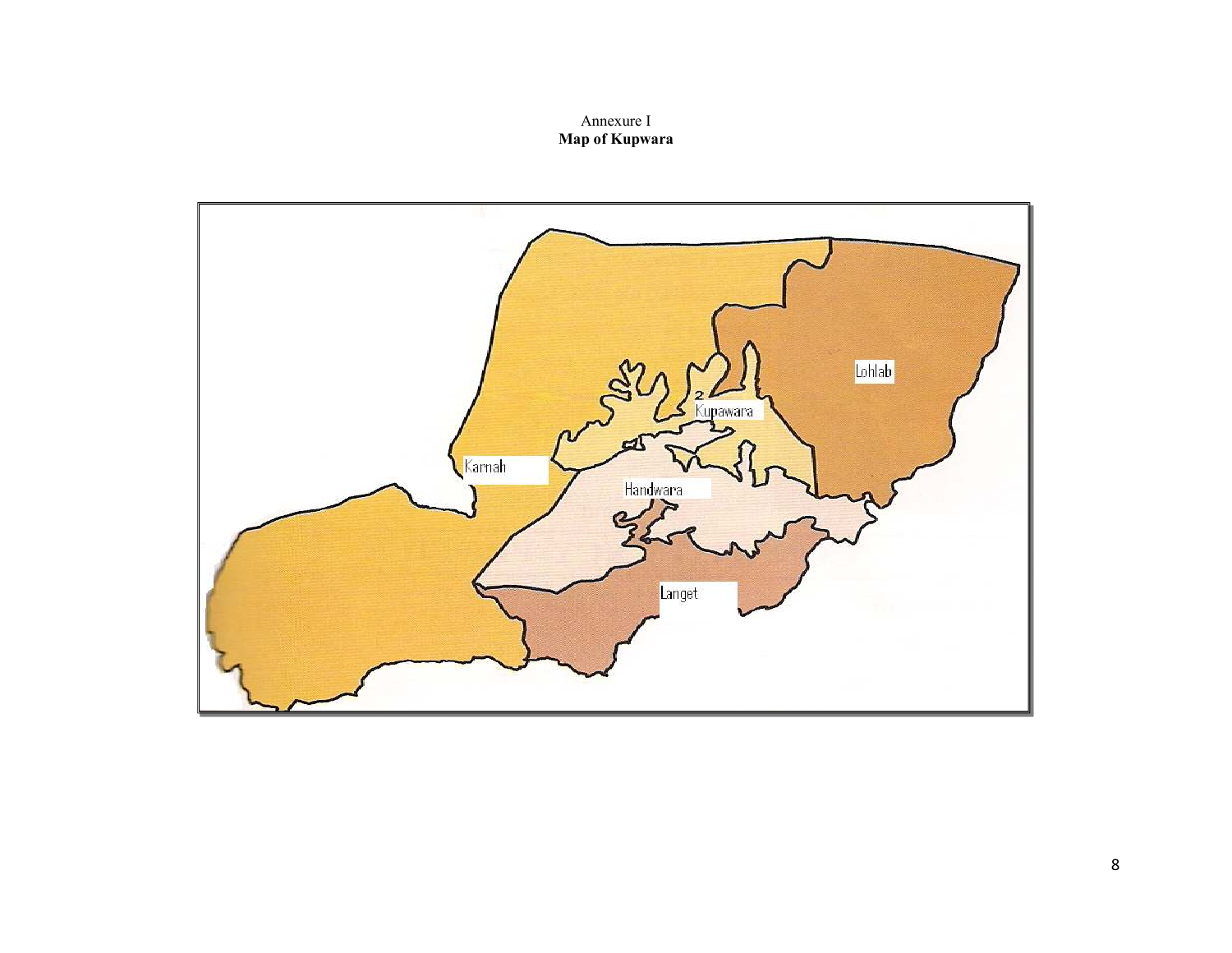Annexure II

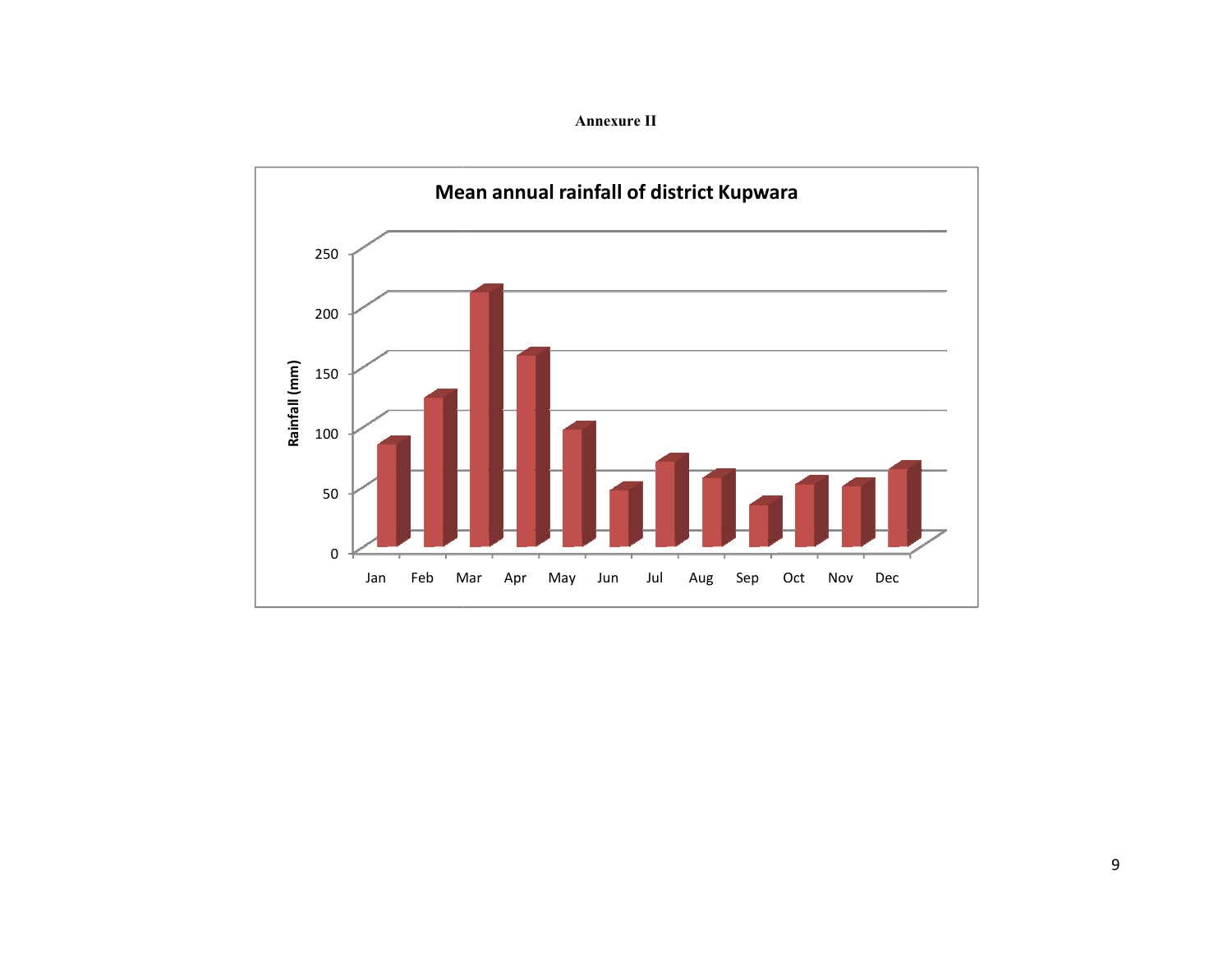#### 2.0 Strategies for weather related contingencies

#### 2.1 Drought--Not Applicable

#### 2.1.1 Rained situation

| <b>Condition</b>    |                                                   |                                                                                                                                                |                           | <b>Suggested Contingency measures</b> |                   |
|---------------------|---------------------------------------------------|------------------------------------------------------------------------------------------------------------------------------------------------|---------------------------|---------------------------------------|-------------------|
| <b>Early season</b> | <b>Major Farming</b>                              | <b>Normal Crop / Cropping system</b>                                                                                                           | Change in crop / cropping | Agronomic                             | <b>Remarks</b> on |
| drought             | situation                                         |                                                                                                                                                | system including variety  | measures                              | Implementat       |
| (delayed onset)     |                                                   |                                                                                                                                                |                           |                                       | ion               |
| Delayed by two      | Pleistocene                                       | a. Maize + Rajmash                                                                                                                             | No change                 |                                       |                   |
| weeks               | medium rainfall                                   | b. Maize $+$ Greengram                                                                                                                         |                           |                                       |                   |
|                     | precipitation                                     | c. Maize + Rajmash                                                                                                                             |                           |                                       |                   |
| $3rd$ week of       |                                                   |                                                                                                                                                |                           |                                       |                   |
| January             |                                                   | $C_6$ , $C_8$<br><b>Maize:-</b>                                                                                                                |                           |                                       |                   |
|                     |                                                   | Rajmash:- Canadian red                                                                                                                         |                           |                                       |                   |
|                     |                                                   | Greengram:- Shalimar, moong-1                                                                                                                  |                           |                                       |                   |
|                     | Shallow soils<br>high rainfall<br>(high altitude) | a. Oats<br>b Maize<br>c. Maize + Rajmash<br><b>Oats:</b> sabzar<br>Maize: C15, SKG1, SKG2, Shalimar, maize<br>hybrid1<br>Rajmash: Canadian red | No change                 |                                       |                   |

| $\mathbf{Condition}$ |                      |                               | <b>Suggested Contingency measures</b> |           |                   |
|----------------------|----------------------|-------------------------------|---------------------------------------|-----------|-------------------|
| <b>Early season</b>  | <b>Maior Farming</b> | Normal Crop / Cropping system | Change in crop / cropping             | Agronomic | <b>Remarks</b> on |
| drought              | situation            |                               | system including variety              | measures  | Implementat       |
| (delayed onset)      |                      |                               |                                       |           | ion               |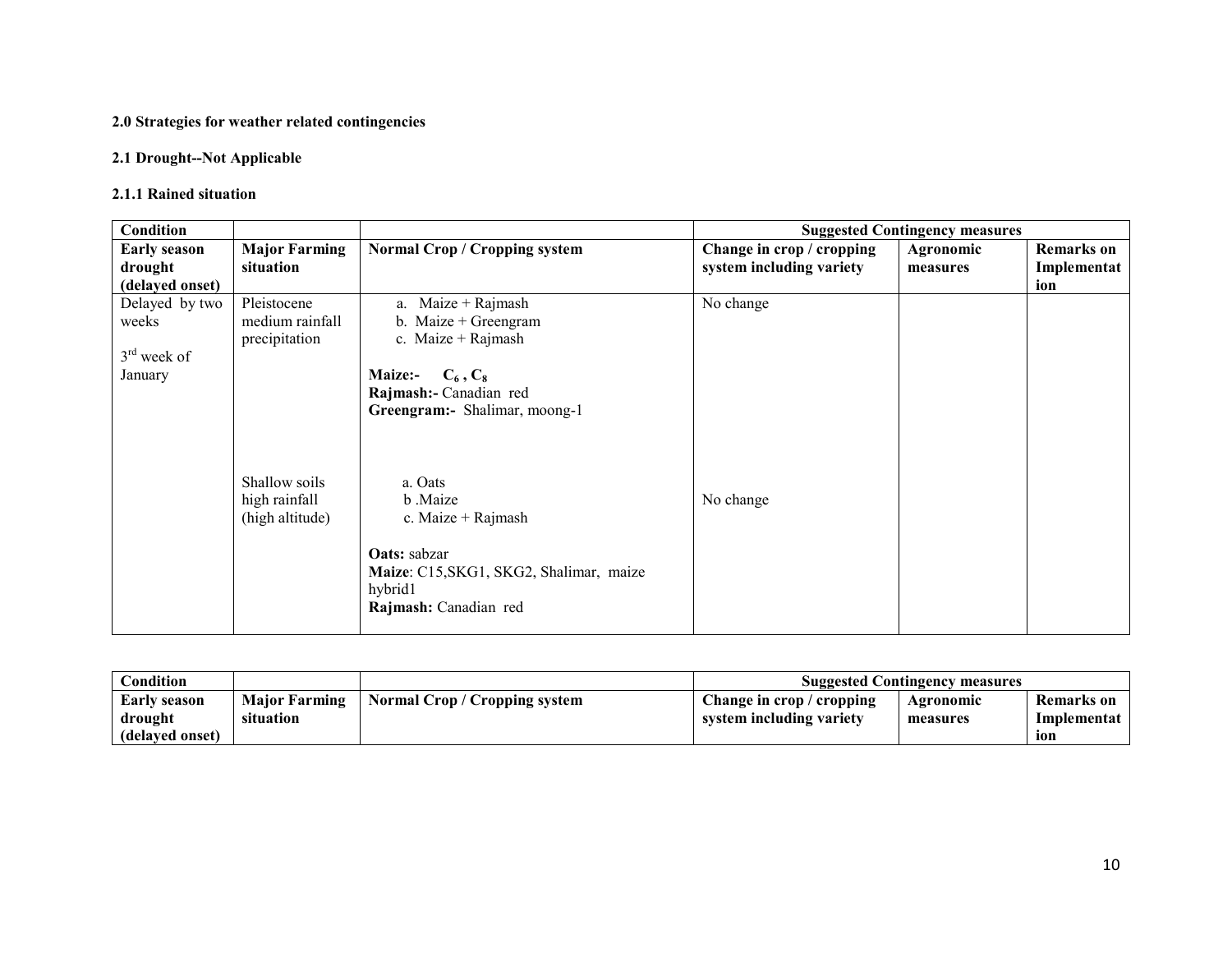| Delayed by<br>four weeks and<br>six week<br>$1^{\rm st}$<br>week of<br>February $\& 3^{\text{rd}}$ | Pleistocene<br>medium rainfall<br>precipitation   | a. Maize + Rajmash<br>b. Maize $+$ Greengram<br>c. Maize + Rajmash<br><b>Maize:-</b><br>$C_6, C_8$<br>Rajmash:- Canadian red                                                      | $\overline{No}$ change | • Increase<br>sowing depth<br>of maize<br>• Furrow sowing<br>across the<br>slope |
|----------------------------------------------------------------------------------------------------|---------------------------------------------------|-----------------------------------------------------------------------------------------------------------------------------------------------------------------------------------|------------------------|----------------------------------------------------------------------------------|
| week of<br>February                                                                                | Shallow soils<br>high rainfall<br>(high altitude) | Greengram:- Shalimar, moong-1<br>a. Oats<br>b Maize<br>c. Maize $+$ Rajmash<br><b>Oats:</b> sabzar<br>Maize: C15, SKG1, SKG2, Shalimar, maize<br>hybrid1<br>Rajmash: Canadian red | No change              | • Early sowing<br>• Thinning in<br>brown sarson<br>and use as<br>organic mulch   |

| Condition       |                      |                               | <b>Suggested Contingency measures</b> |           |                   |
|-----------------|----------------------|-------------------------------|---------------------------------------|-----------|-------------------|
| Early season    | <b>Major Farming</b> | Normal Crop / Cropping system | Change in crop / cropping             | Agronomic | <b>Remarks</b> on |
| drought         | situation            |                               | system including variety              | measures  | Implementat       |
| (delaved onset) |                      |                               |                                       |           | 10N               |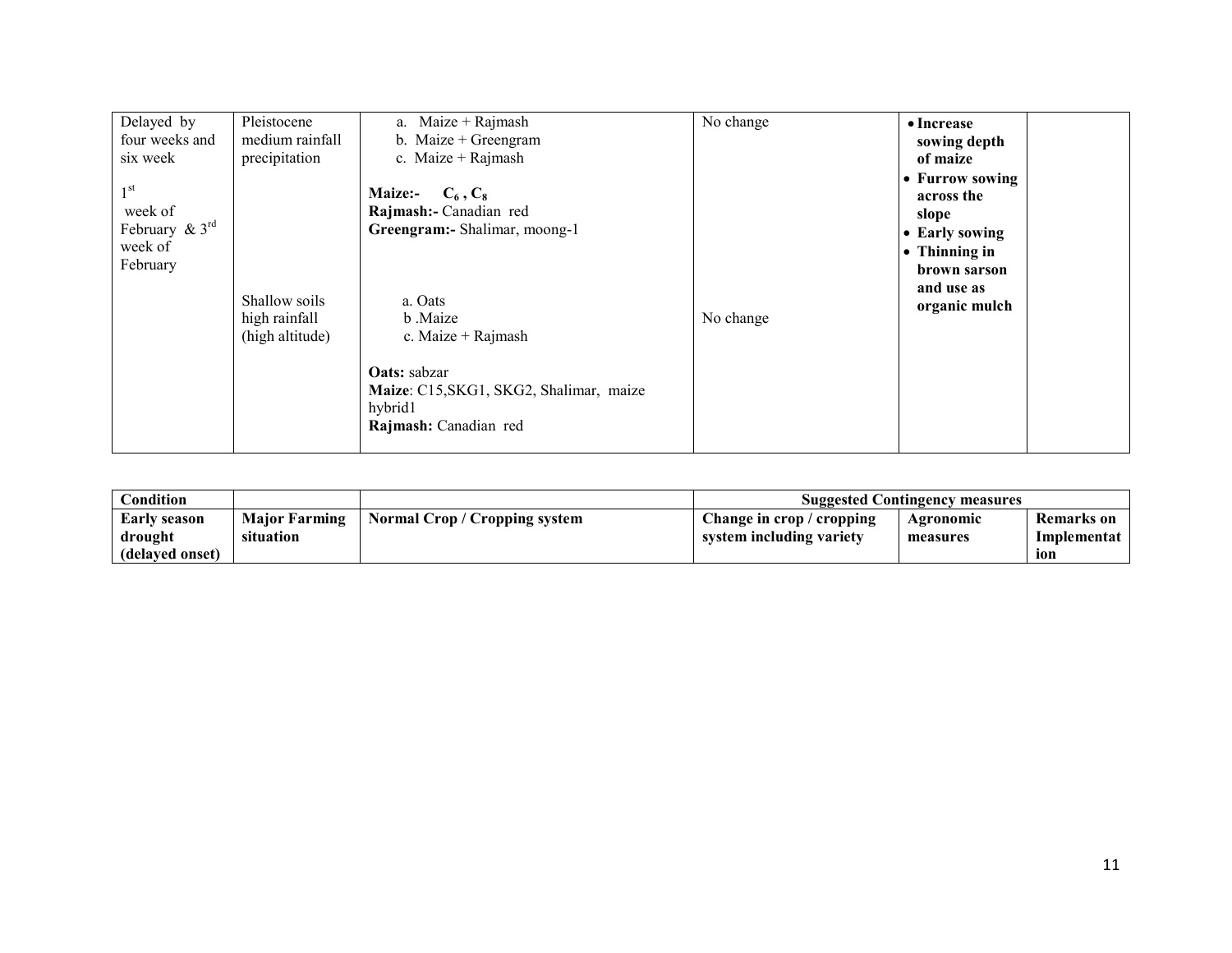| Delayed by 8th<br>weeks<br>1st week of<br>March | Pleistocene<br>medium rainfall<br>precipitation<br>Shallow soils<br>high rainfall<br>(high altitude) | $Maize + Rajmash$<br>a.<br>b. Maize $+$ Greengram<br>c. Maize + Rajmash<br><b>Maize:-</b><br>$C_6, C_8$<br>Rajmash:- Canadian red<br>Greengram:- Shalimar, moong-1<br>a. Oats<br>b Maize<br>c. Maize + Rajmash<br><b>Oats:</b> sabzar<br>Maize: C15, SKG1, SKG2, Shalimar, maize<br>hybrid1 | Maize(local)-fallow<br>Maize(local)+beans-fallow<br>Maize(local)+greengram/Co<br>wpea-fallow<br>Maize-local<br>Beans-canadian red<br>Cowpea local<br>Maize(local)-fallow<br>Maize(local)+beans-fallow<br>Maize(local)+greengram/co<br>wpea-fallow | $\bullet$ Use local<br>varieties<br>• Follow water<br>harvesting<br>• Increase<br>sowing depth<br>• Early sowing<br>• Use mulches<br>• Increase<br>quantity of<br>organic<br>manure |  |
|-------------------------------------------------|------------------------------------------------------------------------------------------------------|---------------------------------------------------------------------------------------------------------------------------------------------------------------------------------------------------------------------------------------------------------------------------------------------|---------------------------------------------------------------------------------------------------------------------------------------------------------------------------------------------------------------------------------------------------|-------------------------------------------------------------------------------------------------------------------------------------------------------------------------------------|--|
|                                                 |                                                                                                      | Rajmash: Canadian red                                                                                                                                                                                                                                                                       |                                                                                                                                                                                                                                                   |                                                                                                                                                                                     |  |

| Condition                                         |                                                                                   |                                                                                                                                                                                      |                                                                                                                                               | <b>Suggested Contingency measures</b>                                                                                                                                          |                                         |
|---------------------------------------------------|-----------------------------------------------------------------------------------|--------------------------------------------------------------------------------------------------------------------------------------------------------------------------------------|-----------------------------------------------------------------------------------------------------------------------------------------------|--------------------------------------------------------------------------------------------------------------------------------------------------------------------------------|-----------------------------------------|
|                                                   | <b>Major Farming</b><br>situation                                                 | <b>Normal Crop/cropping system</b>                                                                                                                                                   | Change in crop/cropping<br>system                                                                                                             | Agronomic<br>measures                                                                                                                                                          | <b>Remarks</b> on<br>Implementa<br>tion |
| <b>Early season</b><br>drought<br>(delayed onset) | Pleistocene<br>medium rainfall<br>precipitation<br>Shallow soils<br>high rainfall | a. Maize + Rajmash<br>b. Maize $+$ Greengram<br>c. Maize + Rajmash<br><b>Maize:-</b><br>$C_6, C_8$<br>Rajmash:- Canadian red<br>Greengram:- Shalimar, moong-1<br>a. Oats<br>b .Maize | Maize(local)-fallow<br>Maize(local)+beans-fallow<br>Maize(local)+moong/cowpe<br>a-fallow<br>Maize-local<br>Beans-canadian red<br>Cowpea local | $\bullet$ Use local<br>varieties<br>• Follow water<br>harvesting<br>• Increase sowing<br>depth<br>• Early sowing<br>• Use mulches<br>Increase<br>quantity of<br>organic manure |                                         |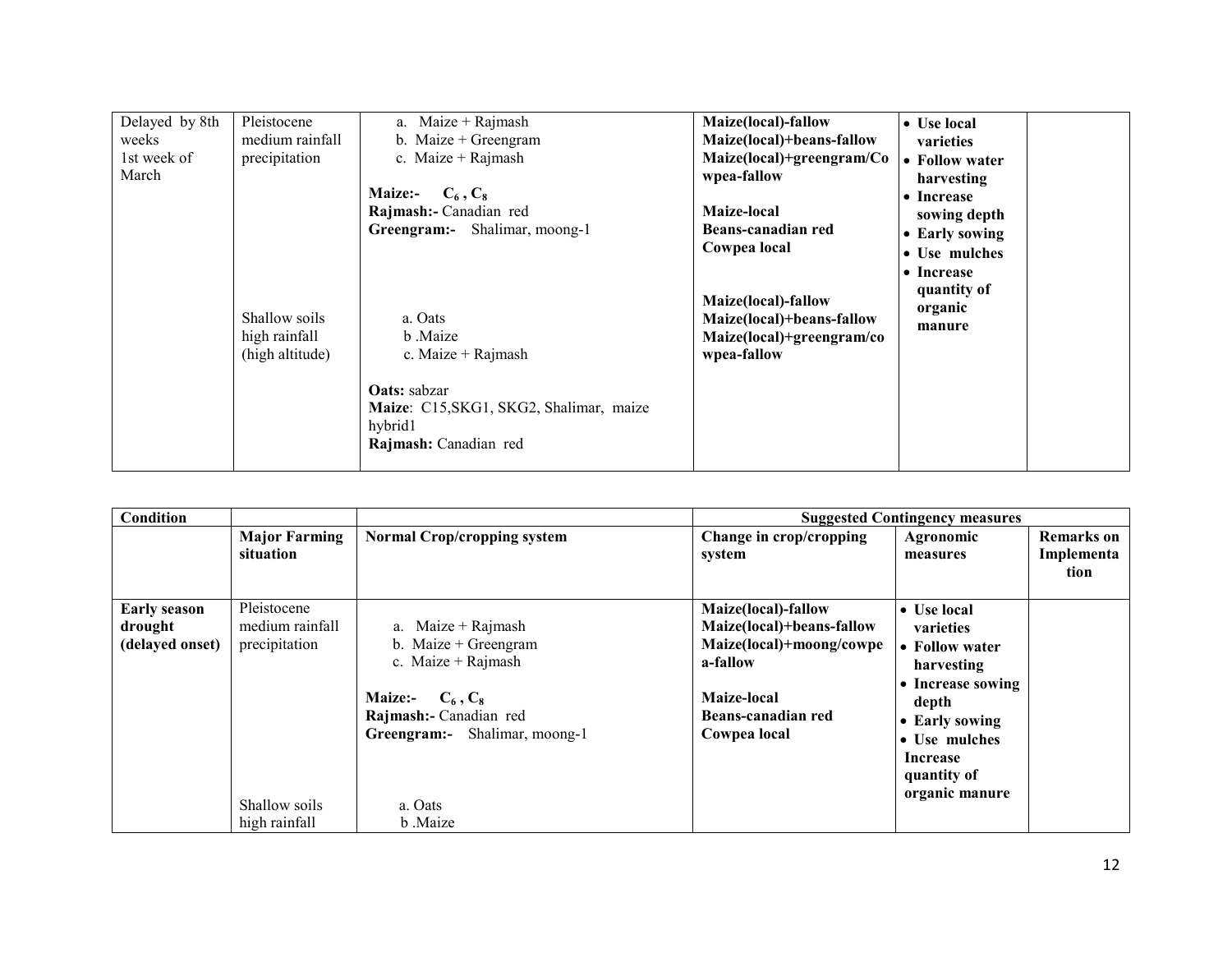| (high altitude) | c. Maize $+$ Rajmash                    | Maize(local)-fallow       |  |
|-----------------|-----------------------------------------|---------------------------|--|
|                 |                                         | Maize(local)+beans-fallow |  |
|                 | <b>Oats:</b> sabzar                     | Maize(local)+moong/cowpe  |  |
|                 | Maize: C15, SKG1, SKG2, Shalimar, maize | a-fallow                  |  |
|                 | hybrid1                                 |                           |  |
|                 | Rajmash: Canadian red                   |                           |  |

| <b>Condition</b>                                          |                                                   |                                                                                                                                                               | <b>Suggested Contingency measures</b>                                                           |                                                         |                                                    |
|-----------------------------------------------------------|---------------------------------------------------|---------------------------------------------------------------------------------------------------------------------------------------------------------------|-------------------------------------------------------------------------------------------------|---------------------------------------------------------|----------------------------------------------------|
| <b>Early season</b><br>drought<br>(Normal)<br>onset)      | <b>Major Farming</b><br>situation                 | <b>Normal Crop/cropping system</b>                                                                                                                            | Crop management                                                                                 | Soil nutrient &<br>moisture<br>conservation<br>measures | <b>Remarks</b> on<br>Implementati<br><sub>on</sub> |
| <b>Normal onset</b><br>followed by<br>20 day dry<br>spell | Pleistocene medium<br>rainfall precipitation      | a. Maize + Rajmash<br>b. Maize $+$ Greengram<br>c. Maize + Rajmash<br><b>Maize:-</b><br>$C_6, C_8$<br>Rajmash:- Canadian red<br>Greengram:- Shalimar, moong-1 | • Thining and gap filling<br>$\bullet$ Reseeding /gap filling<br>Reseeding if germination fails | • Tillage<br>mulching                                   |                                                    |
|                                                           | Shallow soils high<br>rainfall (high<br>altitude) | a. Oats<br>b Maize<br>c. Maize + Rajmash<br><b>Oats:</b> sabzar<br>Maize: C15, SKG1, SKG2,<br>Shalimar, maize hybrid1<br>Rajmash: Canadian red                |                                                                                                 |                                                         |                                                    |

| Condition            |                      |                                    |            | <b>Suggested Contingency measures</b> |                |
|----------------------|----------------------|------------------------------------|------------|---------------------------------------|----------------|
| Mid season drought   | <b>Major Farming</b> | <b>Normal Crop/cropping system</b> | Crop       | Soil nutrient &                       | Remarks on     |
| (long dry spell,     | situation            |                                    | management | moisture                              | Implementation |
| consecutive 2 weeks  |                      |                                    |            | conservation                          |                |
| rainless $(>2.5$ mm) |                      |                                    |            | measues                               |                |
| period)              |                      |                                    |            |                                       |                |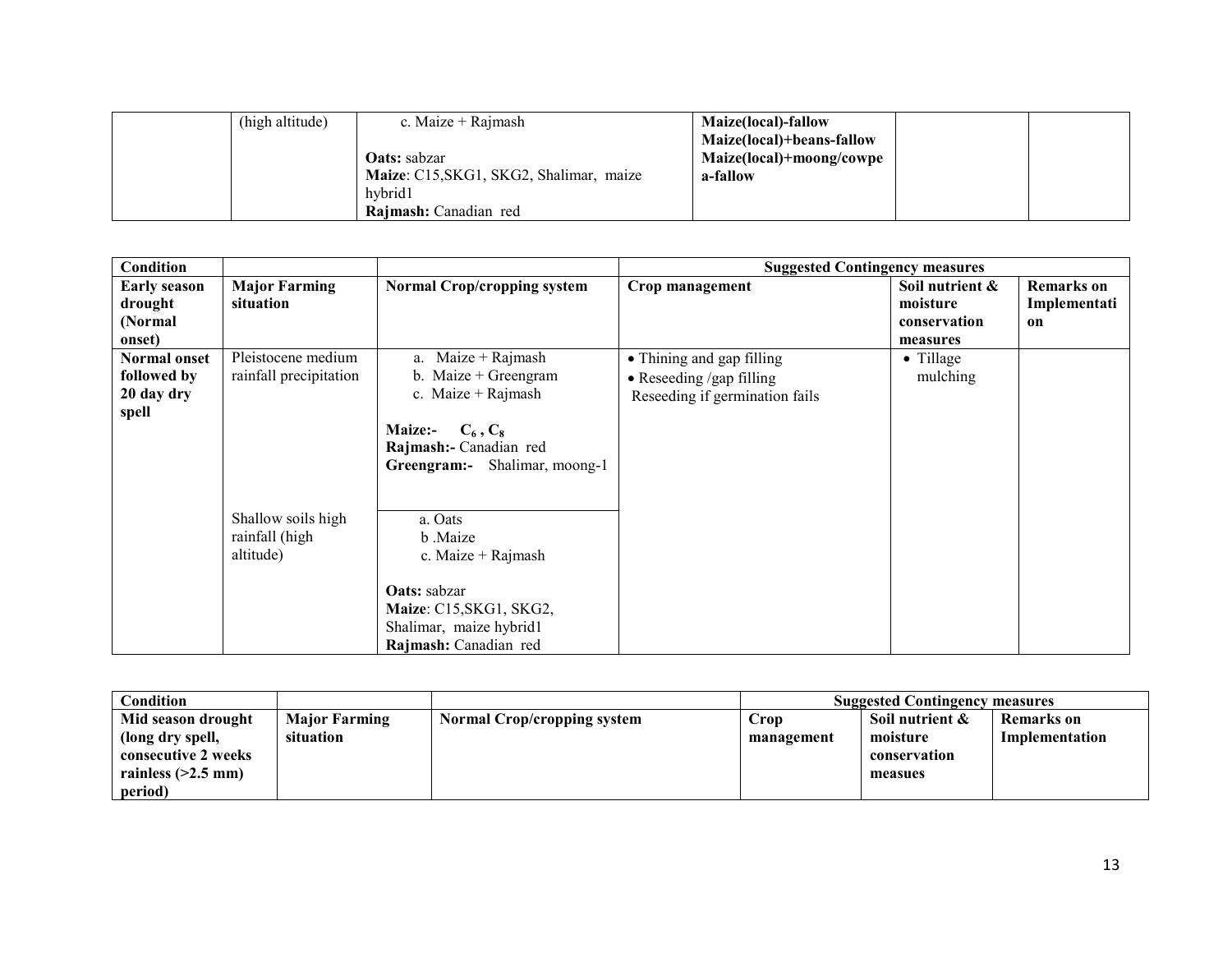| Pleistocene medium<br>rainfall precipitation   | a.Maize + Rajmash<br>b. Maize $+$ Moong<br>$c$ . Maize + Rajmash<br>Maize:- $C_6$ , $C_8$<br>Rajmash:- Canadian red<br>Moong:- Shalimar moong-1 | Life saving<br>irrigation<br>Weeding<br>&mulching<br>Delay | Prepare furrow<br>across the slope<br>Spray urea |
|------------------------------------------------|-------------------------------------------------------------------------------------------------------------------------------------------------|------------------------------------------------------------|--------------------------------------------------|
| Shallow soils high<br>rainfall (high altitude) | a. Oats<br>b .Maize<br>c. Maize + Rajmash<br>Oats: sabzar<br>Maize: C15, SKG1, SKG2,<br>Shalimar, maize hybrid1<br>Rajmash: Canadian red        | application of N<br>dose                                   |                                                  |

| Condition     |                      |                             | <b>Suggested Contingency measures</b> |                       |                   |
|---------------|----------------------|-----------------------------|---------------------------------------|-----------------------|-------------------|
| Mid season    | <b>Major Farming</b> | Normal Crop/cropping system | Crop management                       | Soil nutrient &       | <b>Remarks</b> on |
| drought (long | situation            |                             |                                       | moisture conservation | Implementation    |
| dry spell)    |                      |                             |                                       | measrues              |                   |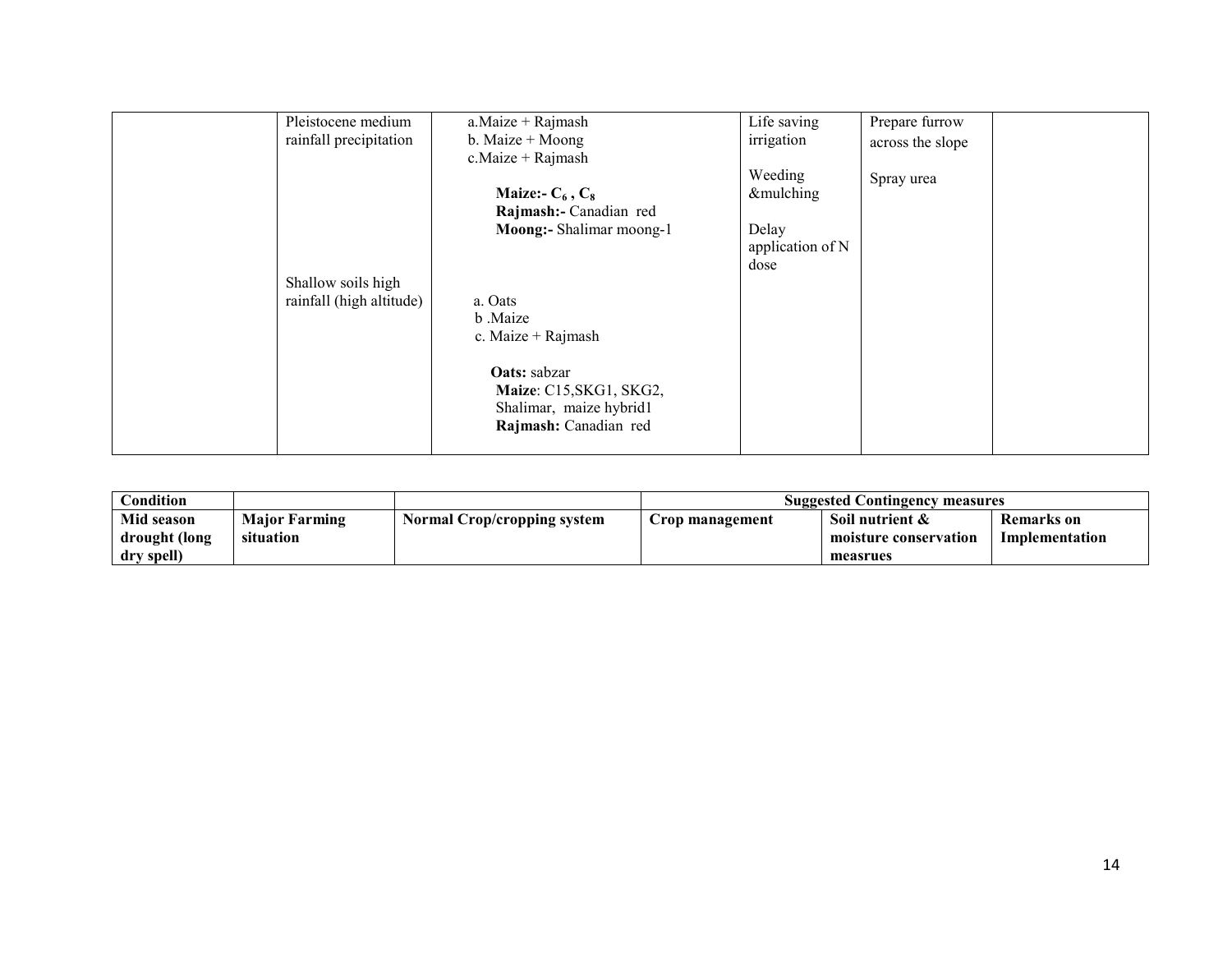| Pleistocene medium<br>rainfall precipitation   | a. Maize + Rajmash<br>b. Maize $+$ Moong<br>$c$ . Maize + Rajmash                                                                                                                                                             | Life saving irrigation<br>Tillage mulch                                                  | Spray micro nutrients<br>and urea and potash as<br>Kcl |
|------------------------------------------------|-------------------------------------------------------------------------------------------------------------------------------------------------------------------------------------------------------------------------------|------------------------------------------------------------------------------------------|--------------------------------------------------------|
| Shallow soils high<br>rainfall (high altitude) | Maize:- $C_6$ , $C_8$<br>Rajmash:- Canadian red<br>Moong:- Shalimar moong-<br>a. Oats<br>b .Maize<br>c. Maize + Rajmash<br><b>Oats:</b> sabzar<br>Maize: C15, SKG1, SKG2,<br>Shalimar, maize hybrid1<br>Rajmash: Canadian red | Weeding<br>Organic mulch<br>Thing of plant stand to<br>rationalize available<br>moisture | mulching                                               |

| <b>Condition</b> |                        |                                         |                       | <b>Suggested Contingency measures</b> |                   |
|------------------|------------------------|-----------------------------------------|-----------------------|---------------------------------------|-------------------|
| Terminal         | <b>Major Farming</b>   | <b>Normal Crop/cropping system</b>      | Crop management       | Rabi Crop                             | <b>Remarks</b> on |
| drought (Early   | situation              |                                         |                       | planning                              | Implementation    |
| withdrawal of    |                        | a. Maize + Rajmash                      | Life saving           | Lentil,                               |                   |
| $monsoon$ //     | Pleistocene medium     | b. Maize $+$ Moong                      | irrigation from water | brown                                 |                   |
| western          | rainfall precipitation | c. Maize $+$ Rajmash                    | storages              | sarson                                |                   |
| disturbance      |                        |                                         |                       | wheat                                 |                   |
|                  |                        | Maize:- $C_6$ , $C_8$                   |                       | vetch to be                           |                   |
|                  |                        | Rajmash:- Canadian red                  |                       | sown in the                           |                   |
|                  |                        | Moong:- Shalimar moong-1                | Harvest moong and     | month of                              |                   |
|                  |                        |                                         | beans for vegetable   | October                               |                   |
|                  |                        | a. Oats                                 |                       | followed                              |                   |
|                  |                        | b Maize                                 | purpose               | by pre-                               |                   |
|                  |                        | c. Maize $+$ Rajmash                    | Harvest maize for     | sowing                                |                   |
|                  | Shallow soils high     |                                         |                       | irribgation                           |                   |
|                  | rainfall (high         | <b>Oats:</b> sabzar                     | fodder purpose and    |                                       |                   |
|                  | altitude)              | Maize: C15, SKG1, SKG2, Shalimar, maize | save excessive        |                                       |                   |
|                  |                        | hybrid1                                 | biomass as hay        |                                       |                   |
|                  |                        | Rajmash: Canadian red                   |                       |                                       |                   |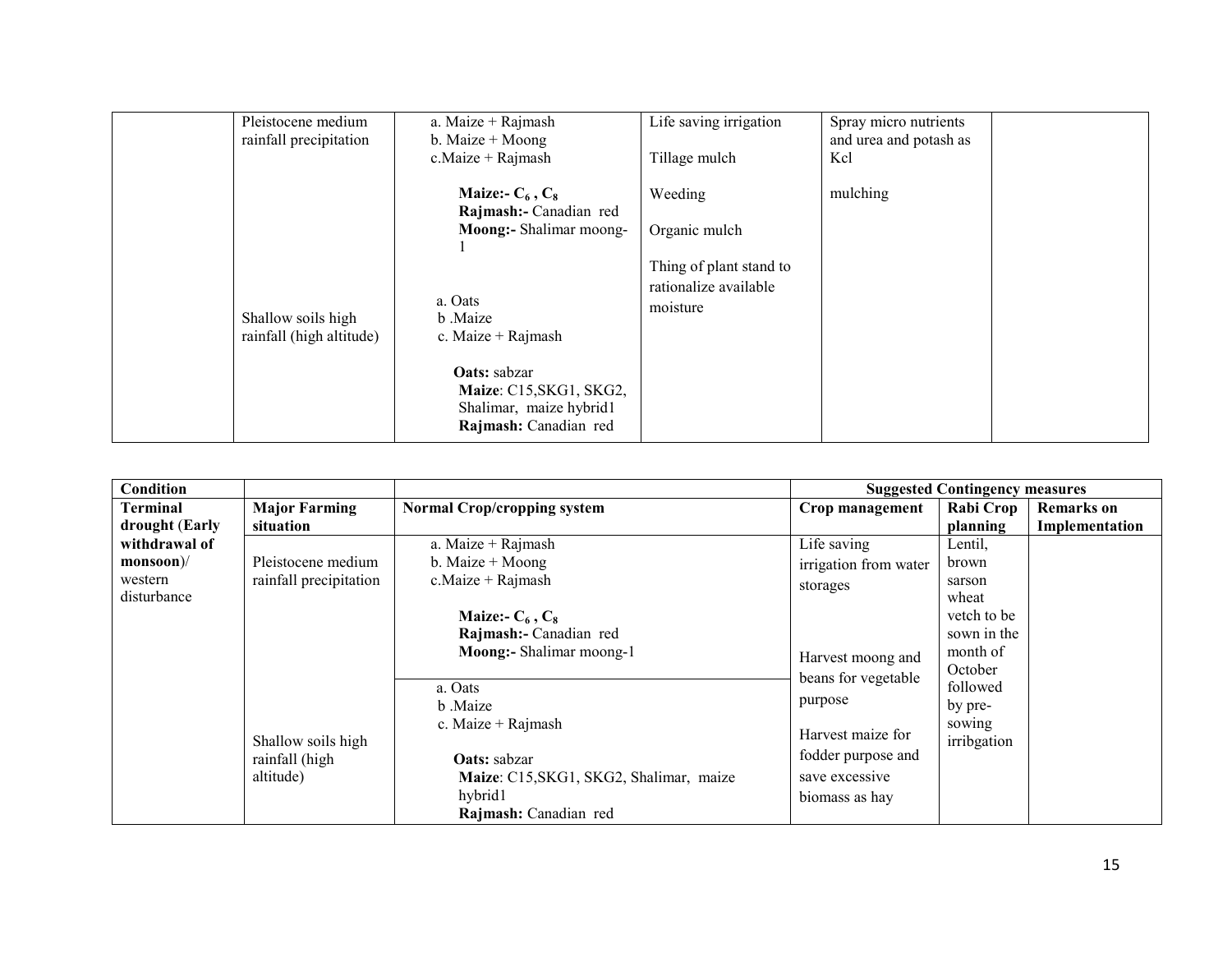#### 2.1.2 Drought - Irrigated situation

| <b>Condition</b>  |                        |                             |                              | <b>Suggested Contingency measures</b>                                                                 |                   |
|-------------------|------------------------|-----------------------------|------------------------------|-------------------------------------------------------------------------------------------------------|-------------------|
|                   | <b>Major Farming</b>   | <b>Normal Crop/cropping</b> | Change in crop/cropping      | <b>Agronomic measures</b>                                                                             | <b>Remarks</b> on |
|                   | situation              | system                      | system                       |                                                                                                       | Implementation    |
| Delayed release   | low land snow          | a.Rice-brown sarson         | Dealyed released of water    | Pre-sowing irrigation                                                                                 |                   |
| of water in       | melt                   | b.Rice-fodder oats          | Is not situation as at early | Proper puddling in                                                                                    |                   |
| canals due to     | Streams Alluvial       | c.Rice-wheat                | stages whatever snow is      | rice fields                                                                                           |                   |
| low               | soils                  |                             | available water is released  | Irrigate rice after                                                                                   |                   |
| rainfall/snowfall |                        |                             |                              | disappearance of                                                                                      |                   |
|                   | Tail ends of irrigated | a. Rice-brown sarson        | Not required                 | ponded water                                                                                          |                   |
|                   | area.                  | b. Rice-fodder oats         |                              | Pre-sowing irrigation<br>Proper puddling in<br>rice fields<br>Irrigate rice after<br>disappearance of |                   |
|                   |                        | c. Rice-wheat               |                              |                                                                                                       |                   |
|                   | Mid to high altitude   | a. Rice-brown sarson        |                              |                                                                                                       |                   |
|                   | Pleistocene soils      | b.Rice-fodder oats          |                              |                                                                                                       |                   |
|                   |                        | c.Rice-wheat                |                              | ponded water.<br>Plastering of bunds                                                                  |                   |

| Condition                                              |                      |                                                           |                                                                                    | <b>Suggested Contingency measures</b>                          |                   |
|--------------------------------------------------------|----------------------|-----------------------------------------------------------|------------------------------------------------------------------------------------|----------------------------------------------------------------|-------------------|
|                                                        | <b>Major Farming</b> | <b>Normal Crop/cropping</b>                               | Change in crop/cropping                                                            | <b>Agronomic measures</b>                                      | <b>Remarks</b> on |
|                                                        | situation            | system                                                    | system                                                                             |                                                                | Implementation    |
| <b>Limited release</b><br>of water in<br>canals due to |                      | a.Rice-brown sarson<br>b.Rice-fodder oats<br>c.Rice-wheat | Maize+beans-brown sarson<br>Maize+beans-oats<br>Maize+moong/cowpea-brown           | Pre-sowing irrigation<br>Plant local varities.<br>Early sowing |                   |
| low<br>rainfall/snowfall                               |                      |                                                           | sarson                                                                             | recommended<br>Increase organic                                |                   |
|                                                        |                      | a.Rice-brown sarson<br>b.Rice-fodder oats<br>c.Rice-wheat | Maize+beans-brown sarson<br>Maize+beans-oats<br>Maize+moong/cowpea-brown<br>sarson | manure as per<br>availability                                  |                   |
|                                                        |                      | a. Rice-brown sarson                                      | Maize                                                                              |                                                                |                   |
|                                                        |                      | b.Rice-fodder oats                                        | Fodder maize                                                                       |                                                                |                   |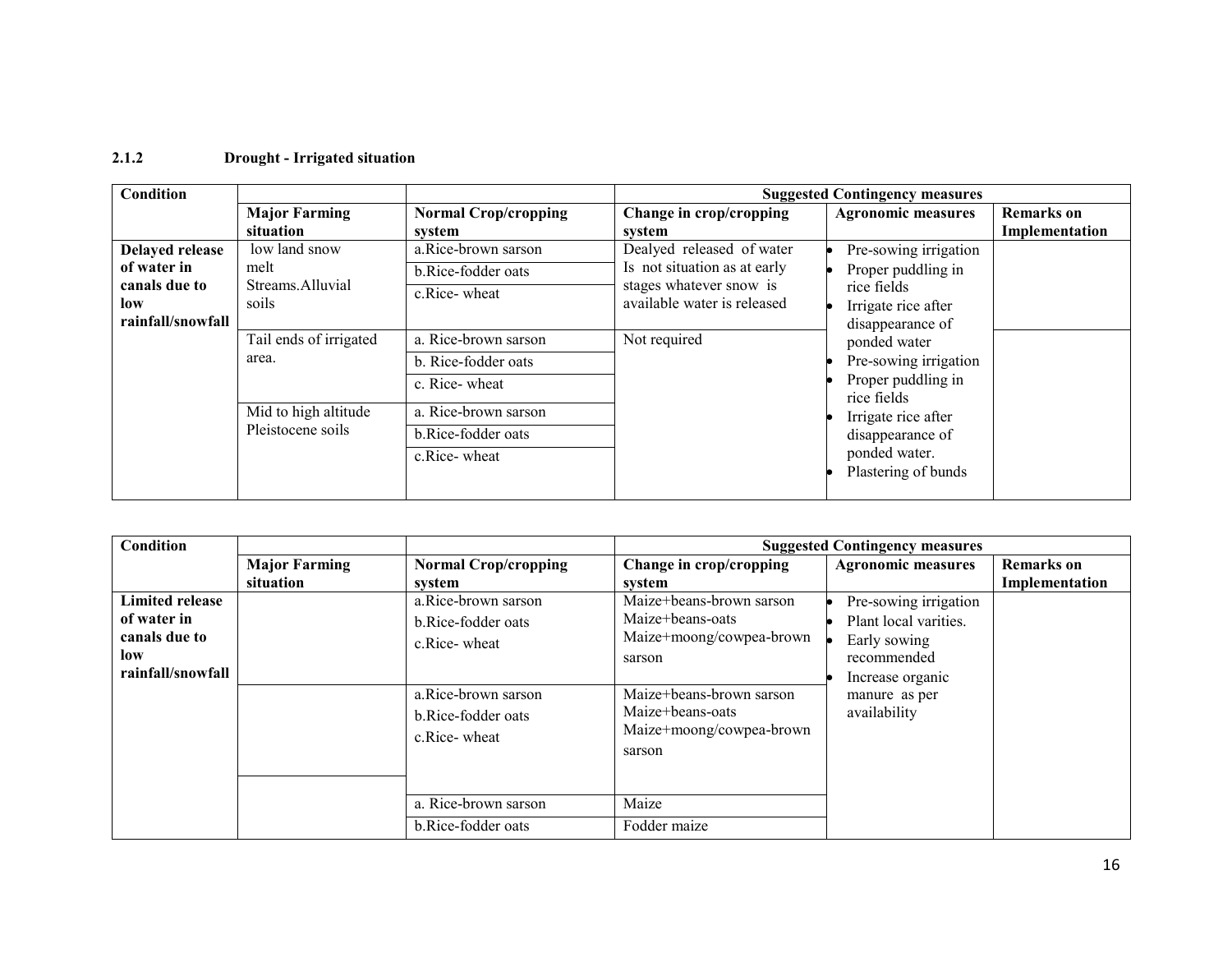| $\cap$ ondition |                      |                      | <b>Suggested Contingency measures</b> |                    |                |  |
|-----------------|----------------------|----------------------|---------------------------------------|--------------------|----------------|--|
|                 | <b>Major Farming</b> | Normal Crop/cropping | Change in crop/cropping               | Agronomic measures | Remarks on     |  |
|                 | situation            | system               | system                                |                    | Implementation |  |
|                 |                      | c.Rice-wheat         | MP cherry                             |                    |                |  |

| Condition       |                      |                                  | <b>Suggested Contingency measures</b> |                           |                   |  |
|-----------------|----------------------|----------------------------------|---------------------------------------|---------------------------|-------------------|--|
|                 | <b>Major Farming</b> | <b>Normal Crop/cropping</b>      | Change in crop/cropping               | <b>Agronomic measures</b> | <b>Remarks</b> on |  |
|                 | situation            | system                           | system                                |                           | Implementation    |  |
| Non release of  | low land, snow       | <b>Conditions not applicable</b> |                                       |                           |                   |  |
| water in canals | melt                 |                                  |                                       |                           |                   |  |
| under delayed   | Streams.Alluvial     |                                  |                                       |                           |                   |  |
| onset of        | Soils                |                                  |                                       |                           |                   |  |
| western         |                      |                                  |                                       |                           |                   |  |
| disturbance in  |                      |                                  |                                       |                           |                   |  |
| catchment       |                      |                                  |                                       |                           |                   |  |

| <b>Condition</b> |                      |                             | <b>Suggested Contingency measures</b> |                           |                   |  |
|------------------|----------------------|-----------------------------|---------------------------------------|---------------------------|-------------------|--|
|                  | <b>Major Farming</b> | <b>Normal Crop/cropping</b> | Change in crop/cropping               | <b>Agronomic measures</b> | <b>Remarks</b> on |  |
|                  | situation            | system                      | svstem                                |                           | Implementation    |  |
| Lack of inflows  | 1) Farming Situation | Condition not applicable    |                                       |                           |                   |  |
| into tanks due   |                      |                             |                                       |                           |                   |  |
| to insufficient  |                      |                             |                                       |                           |                   |  |
| /delaved onset   |                      |                             |                                       |                           |                   |  |
| of monsoon       |                      |                             |                                       |                           |                   |  |

| Condition       |                      |                                 | <b>Suggested Contingency measures</b> |                           |                |  |
|-----------------|----------------------|---------------------------------|---------------------------------------|---------------------------|----------------|--|
|                 | <b>Major Farming</b> | <b>Normal Crop/cropping</b>     | Change in crop/cropping               | <b>Agronomic measures</b> | Remarks on     |  |
|                 | situation            | system                          | syste                                 |                           | Implementation |  |
| Insufficient    | 1) Farming Situation | <b>Condition not applicable</b> |                                       |                           |                |  |
| groundwater     |                      |                                 |                                       |                           |                |  |
| recharge due to |                      |                                 |                                       |                           |                |  |
| low rainfall    |                      |                                 |                                       |                           |                |  |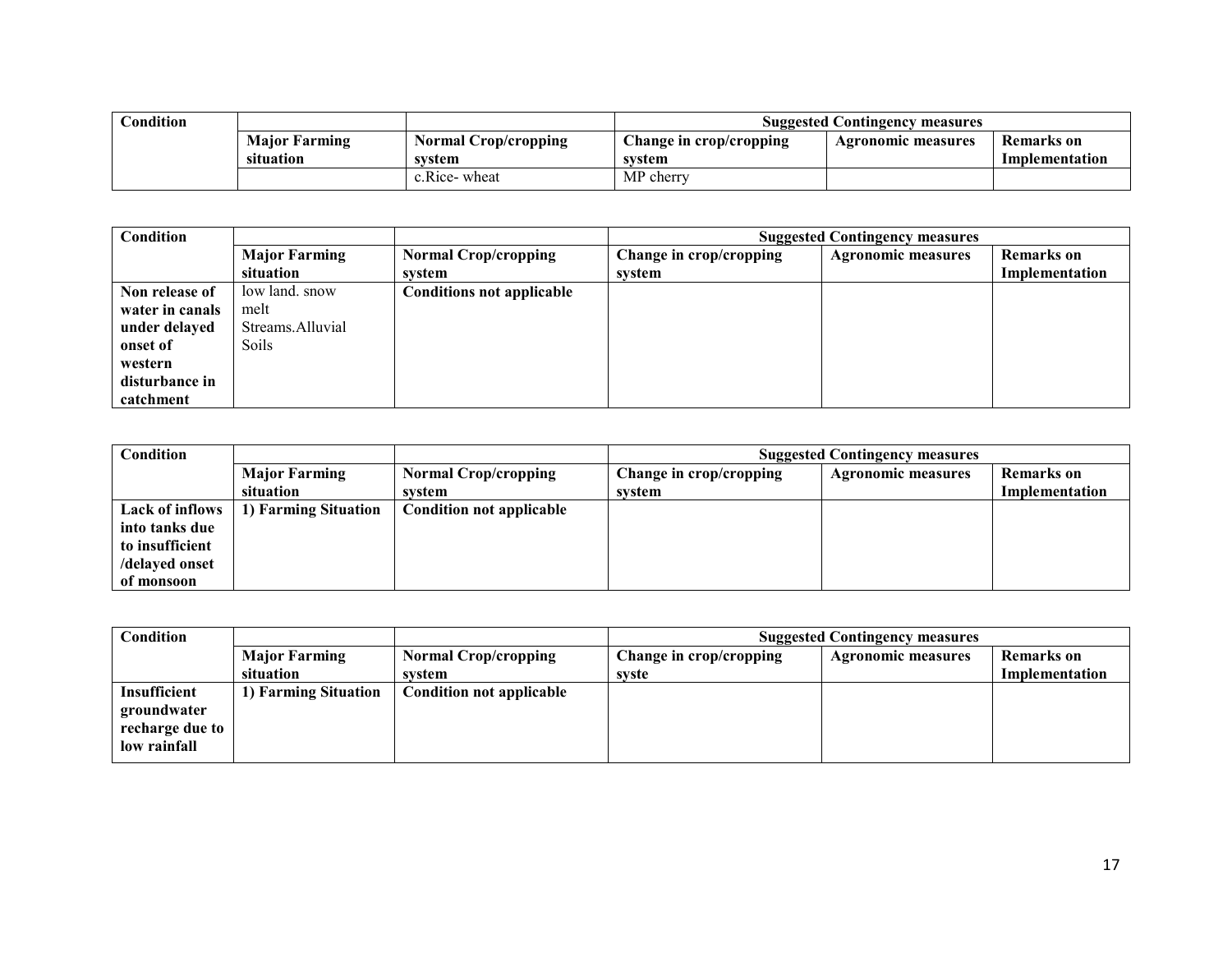2.2 Unusual rains (untimely, unseasonal etc) (for both rainfed and irrigated situations)

| <b>Condition</b>                                                     | <b>Suggested contingency measure</b>                                                                                                                        |                                                                                       |                                                                                                       |                                       |
|----------------------------------------------------------------------|-------------------------------------------------------------------------------------------------------------------------------------------------------------|---------------------------------------------------------------------------------------|-------------------------------------------------------------------------------------------------------|---------------------------------------|
| Continuous high rainfall in a short<br>span leading to water logging | <b>Vegetative stage</b>                                                                                                                                     | <b>Flowering stage</b>                                                                | Crop maturity stage                                                                                   | Post harvest                          |
| Maize+beans                                                          | Provide surface<br>drainage along the<br>slope                                                                                                              | Provide surface<br>drainage                                                           | Drain field.<br>Provide staking if lodging is<br>seen.<br>Harvest around at physiological<br>maturity | Spread crop at dry and safer<br>place |
| Beans/Moong                                                          | do                                                                                                                                                          | do                                                                                    | Harvest crop by uprooting<br>Not by picking                                                           | do                                    |
| Fodder maize                                                         | do                                                                                                                                                          | Harvest crop as and<br>when workable                                                  | -                                                                                                     |                                       |
| Rice                                                                 | Drain excessive water.                                                                                                                                      | Provide drainage and<br>take measures against<br>rice blast(prophylactic<br>measures) | $\blacksquare$                                                                                        | $\blacksquare$                        |
| Horticulture                                                         |                                                                                                                                                             | $\overline{a}$                                                                        | $\overline{a}$                                                                                        |                                       |
| <b>Apple</b>                                                         | At dormant stage in<br>case of heavy snowfall<br>remove snow from<br>trees<br>In case of trunk<br>craking join splits by<br>nuts and bolts to save<br>trees | $\overline{a}$                                                                        |                                                                                                       |                                       |
| Heavy rainfall with high speed<br>winds in a short span <sup>2</sup> | $- -$                                                                                                                                                       |                                                                                       | $\overline{a}$                                                                                        |                                       |
| Outbreak of pests and diseases due<br>to unseasonal rains            |                                                                                                                                                             |                                                                                       |                                                                                                       |                                       |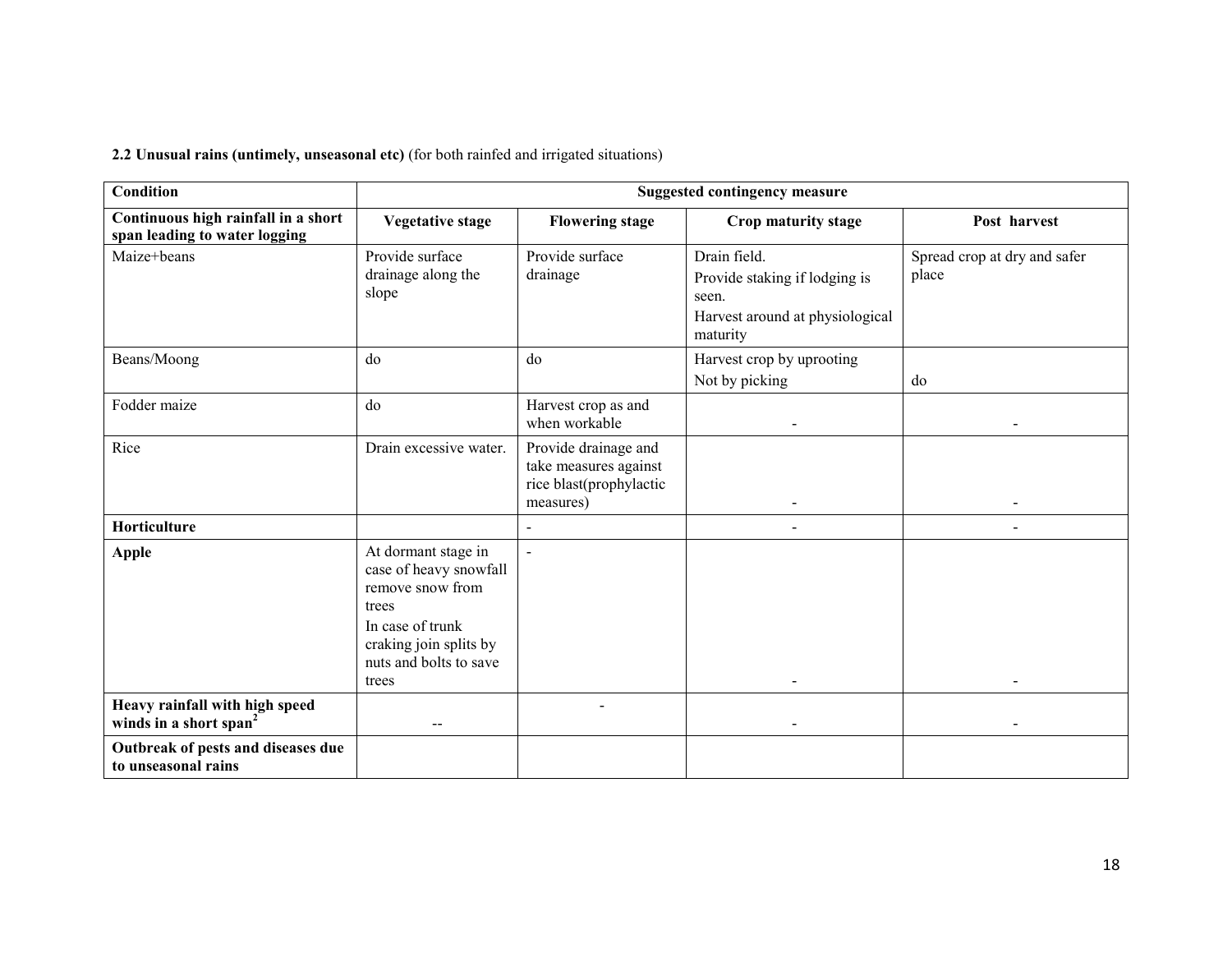|  | Need based plant<br>protection IPDM for<br>pluses | Safe storage against storage pest<br>and diseases |
|--|---------------------------------------------------|---------------------------------------------------|
|  |                                                   |                                                   |

2.3 Floods : Not experienced / encountered

| Condition                                      | <b>Suggested contingency measure</b> |                                                                             |                                                                                                         |                                                                             |  |
|------------------------------------------------|--------------------------------------|-----------------------------------------------------------------------------|---------------------------------------------------------------------------------------------------------|-----------------------------------------------------------------------------|--|
| Transient water logging/ partial<br>inundation | Seedling / nursery stage             | Vegetative stage                                                            | <b>Reproductive stage</b>                                                                               | At harvest                                                                  |  |
| Rice                                           | <b>NA</b>                            | -Remove slit from the effected<br>parts of field<br>-Drain water from field | -Staking of lodged plants<br>-Remove slit<br>-Drain water<br>-Prophylactic spray to<br>control diseases | -Drain field<br>-Remove slit<br>-Harvest and take produce<br>to safer place |  |
| Continuous submergence                         |                                      |                                                                             |                                                                                                         |                                                                             |  |
| for more than 2 days                           | $\overline{\phantom{0}}$             |                                                                             |                                                                                                         |                                                                             |  |
| Sea water intrusion                            |                                      |                                                                             |                                                                                                         |                                                                             |  |

#### 2.4 Extreme events: Heat wave / Cold wave/Frost/ Hailstorm /Cyclone : Not experienced / encountered

| <b>Extreme event type</b> | Suggested contingency measure <sup>r</sup>                                           |                                             |                           |            |  |  |
|---------------------------|--------------------------------------------------------------------------------------|---------------------------------------------|---------------------------|------------|--|--|
|                           | Seedling / nursery stage                                                             | <b>Vegetative stage</b>                     | <b>Reproductive stage</b> | At harvest |  |  |
| <b>Heat Wave</b>          | <b>NA</b>                                                                            |                                             |                           |            |  |  |
| Cold wave                 |                                                                                      |                                             |                           |            |  |  |
| <b>Rice</b>               | At nursery stage use low polythene tunnel to<br>Grow rice nursery as standard method | Increase water level in<br>the paddy fields | Keep water level up       |            |  |  |
| Frost                     |                                                                                      |                                             |                           |            |  |  |
| <b>Hailstorm</b>          |                                                                                      |                                             |                           |            |  |  |
| Cyclone                   |                                                                                      |                                             |                           |            |  |  |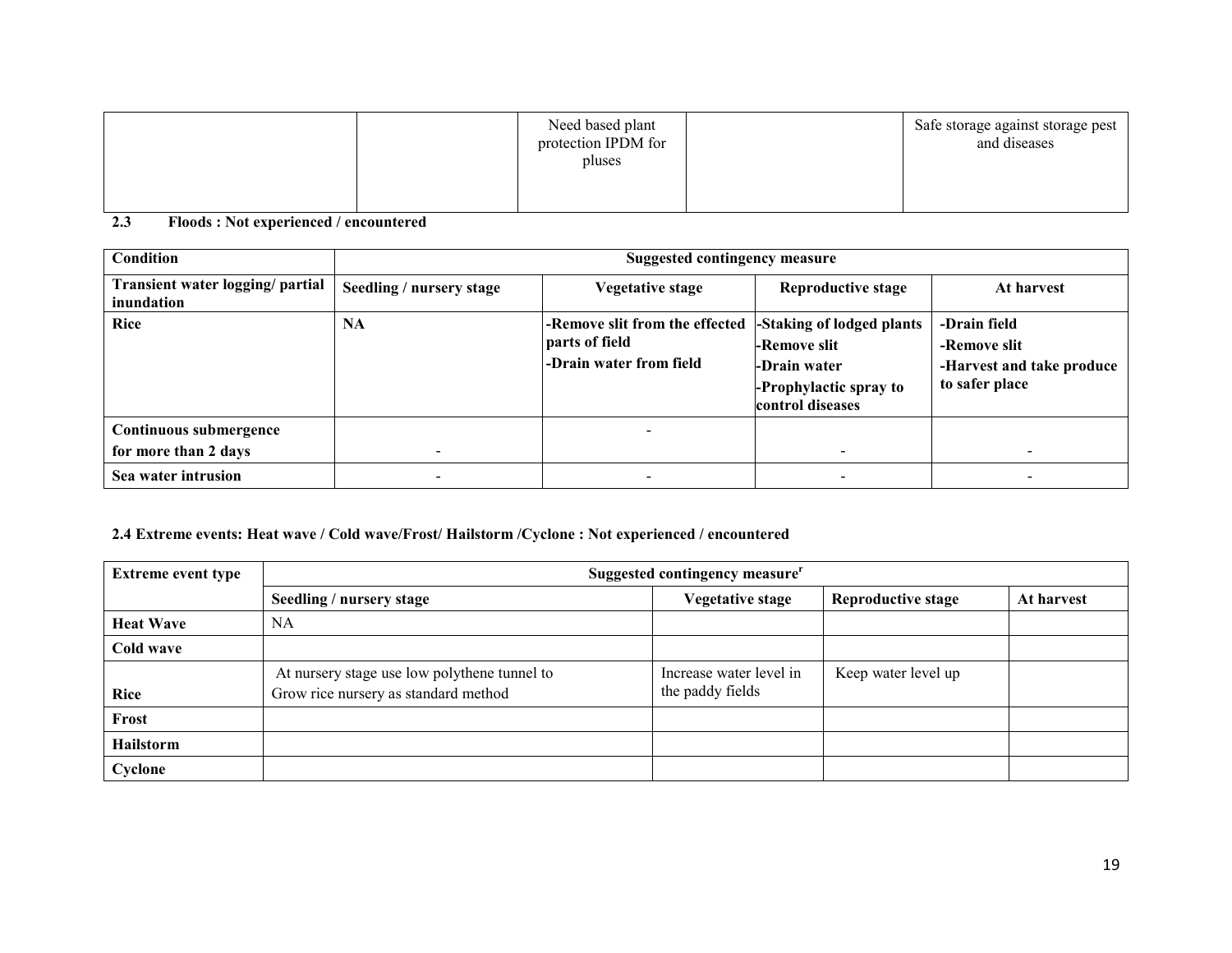#### Contingent strategies for Livestock, Poultry & Fisheries

#### 2.5.1 Livestock

|                                   | <b>Suggested contingency measures</b>                        |                                                                                                            |                                                   |  |  |
|-----------------------------------|--------------------------------------------------------------|------------------------------------------------------------------------------------------------------------|---------------------------------------------------|--|--|
|                                   | Before the event <sup>s</sup>                                | During the event                                                                                           | After the event                                   |  |  |
| <b>Drought</b>                    |                                                              |                                                                                                            |                                                   |  |  |
|                                   |                                                              | -Keep animals under shade                                                                                  |                                                   |  |  |
|                                   |                                                              | -Use urea molasses treated roughage                                                                        |                                                   |  |  |
|                                   | - Necessary arrangements to grow fodder on                   | -Use feed blocks prepared from crop residue                                                                |                                                   |  |  |
|                                   | bunds/orchars and irrigated area as need based               | And apple pomace                                                                                           |                                                   |  |  |
| Feed and fodder availability      | - Use excessive fodder for making hay and silage             | -Ensure availability of mineral mixture                                                                    |                                                   |  |  |
| Drinking water                    | Ensure storage of drinking water in storage tanks            | Ensure storage of water                                                                                    |                                                   |  |  |
| Health and disease<br>management  | Arrangement and preparedness with required<br>medicine stock | Vaccination for foot and mouth disease and other<br>required dosage and vaccination if not done<br>earlier | Culling sick<br>and<br>unproductive<br>livestock. |  |  |
| <b>Floods</b>                     |                                                              |                                                                                                            |                                                   |  |  |
|                                   |                                                              | Take animals to safer places                                                                               |                                                   |  |  |
|                                   |                                                              | -Use feed blocks prepared from crop residue                                                                |                                                   |  |  |
|                                   |                                                              | And apple pomace                                                                                           |                                                   |  |  |
| Feed and fodder availability      |                                                              | -Spread wet fodder at safer places to dry                                                                  |                                                   |  |  |
| Drinking water                    |                                                              |                                                                                                            |                                                   |  |  |
| Health and disease<br>management  |                                                              |                                                                                                            |                                                   |  |  |
| Cyclone                           |                                                              |                                                                                                            |                                                   |  |  |
| Heat wave and cold wave           |                                                              |                                                                                                            |                                                   |  |  |
| Shelter/environment<br>management | Provide heating and proper ventilation                       | Ensure live stock is not subjected to direct cold                                                          |                                                   |  |  |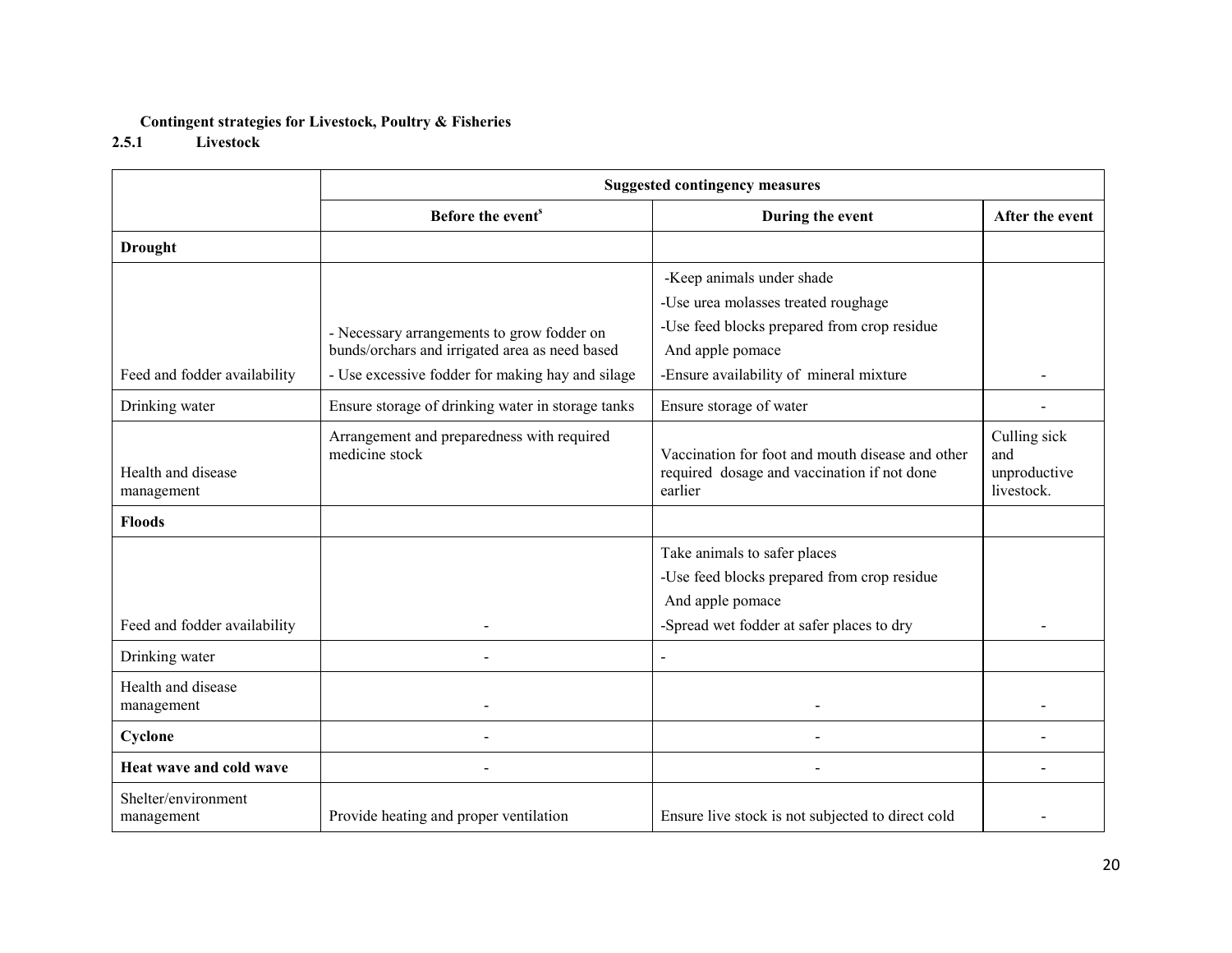| $\mathbf{r}$<br>Health and<br>disease |  |  |
|---------------------------------------|--|--|
| mana<br>zement                        |  |  |

<sup>s</sup> based on forewarning wherever available

#### 2.5.2 Poultry

|                               | <b>Suggested contingency measures</b>                   |                                 |                           | Convergence/linkages<br>with ongoing programs,<br>if any |
|-------------------------------|---------------------------------------------------------|---------------------------------|---------------------------|----------------------------------------------------------|
|                               | Before the event<br>After the event<br>During the event |                                 |                           |                                                          |
| <b>Drought</b>                |                                                         |                                 |                           |                                                          |
|                               |                                                         | Utilisse damaged<br>food grains |                           | $\overline{\phantom{0}}$                                 |
| Shortage of feed ingredients  | Ensure stock of feed                                    | Utilise stored feed             | Culling of affected birds |                                                          |
| Drinking water                | Storage in water reservoirs                             | Use stored water                | $\blacksquare$            | $\overline{\phantom{a}}$                                 |
| Health and disease management | Preparedness and<br>arrangement of<br>vaccination       | Mass vaccination                | Culling of diseased birds | $\overline{\phantom{a}}$                                 |
| <b>Floods</b>                 |                                                         | $\overline{\phantom{a}}$        |                           |                                                          |
| Cyclone                       | $\overline{\phantom{a}}$                                | $\sim$                          | $\overline{\phantom{a}}$  |                                                          |
| Heat wave and cold wave       |                                                         |                                 | $\blacksquare$            |                                                          |

<sup>a</sup> based on forewarning wherever available